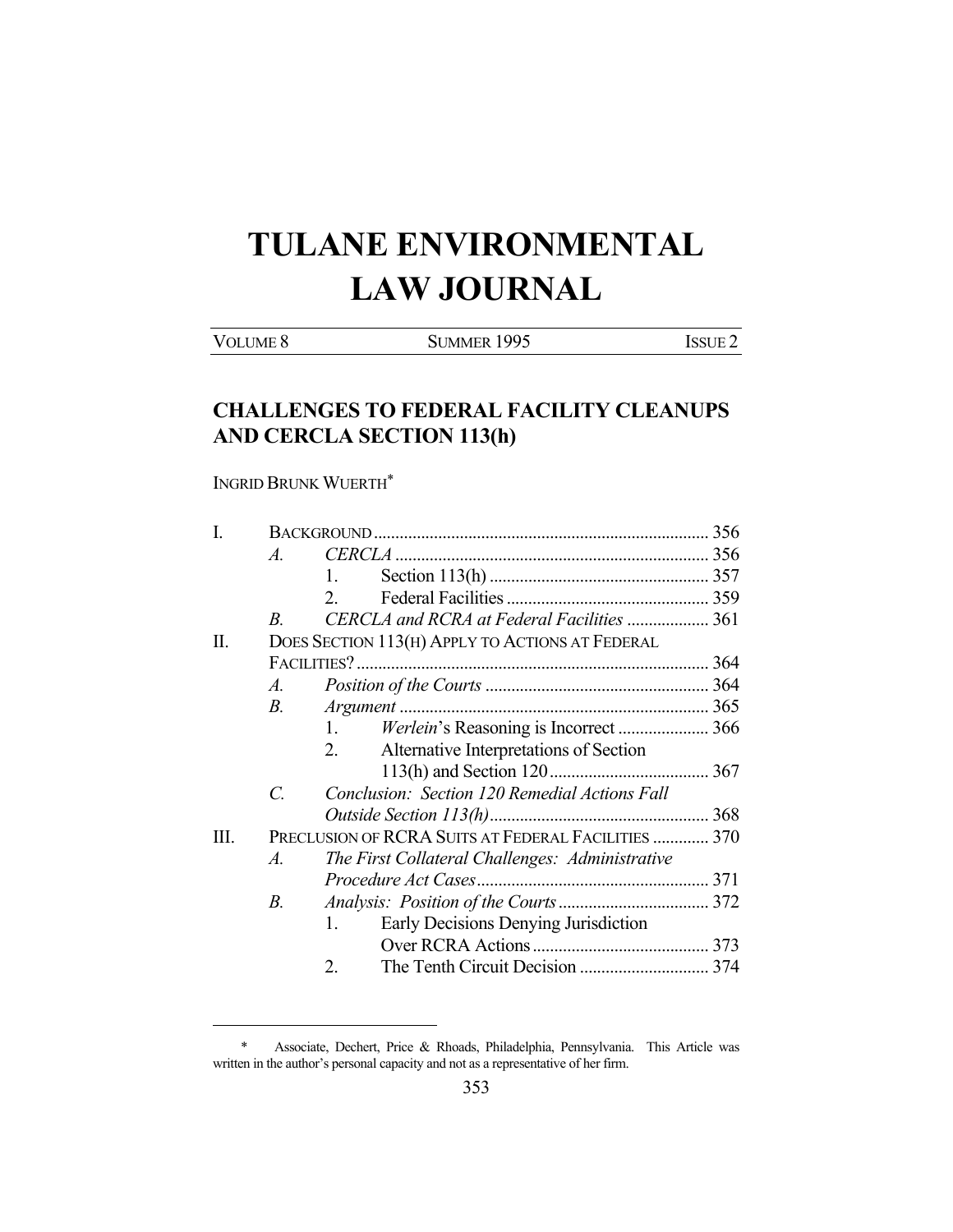#### 354 *TULANE ENVIRONMENTAL LAW JOURNAL* [Vol. 8

|    | 3 <sub>1</sub> | Colorado and other RCRA based Section      |  |
|----|----------------|--------------------------------------------|--|
|    |                |                                            |  |
|    | $\mathcal{C}$  | Analysis: Section 113(h) Does Not Bar RCRA |  |
|    |                |                                            |  |
|    | 1.             |                                            |  |
|    |                |                                            |  |
|    | 3.             | Actions Under Federal RCRA law 381         |  |
|    | 4 <sub>1</sub> | Plaintiffs: States and Citizens Groups 383 |  |
| IV |                |                                            |  |
|    |                |                                            |  |

 Federal facilities are home to many of the worst hazardous waste dumpsites in the nation. Cleanup of these facilities has proven enormously expensive and complicated, often involving complex questions about the relationships between overlapping state and federal laws and agencies, and provoking a spate of recent scholarship.<sup>1</sup> This Article seeks to untangle the application of one critical provision of the federal Superfund law to federal facilities,<sup>2</sup> which has played an important, but largely unexamined role in federal facility cleanup cases.

 The provision, section 113(h), entitled "Timing of review," denies the federal courts jurisdiction over any suit that challenges certain removal or remedial actions.3 Congress added section 113(h) to Superfund (CERCLA) in 1986 to ensure that lawsuits challenging the EPA did not delay the cleanup of hazardous waste sites.<sup>4</sup> The courts have applied section 113(h) broadly to deny almost all review of Superfund cleanups prior to completion.

 Delineating the application of section 113(h) to federal facilities has proven difficult. The language of section 113(h) bars jurisdiction

 <sup>1.</sup> *See, e.g.*, Van S. Katzman, Note, *The Waste of War: Government CERCLA Liability at World War II Facilities*, 79 VA. L. REV. 1191 (1993); Nelson D. Cary, Note, *A Primer on Federal Facility Compliance With Environmental Laws: Where Do We Go From Here*?, 50 WASH. & LEE L. REV. 801 (1993); Margaret K. Minister, *Federal Facilities and the Deterrence Failure of Environmental Laws: The Case For Criminal Prosecution of Federal Employees*, 18 HARV. ENVTL. L. REV. 137 (1994); Peter M. Manus, *Federalism Under Siege at the Rocky Mountain Arsenal: Preemption and CERCLA after United States v. Colorado*, 19 COLUM. J. ENVTL. L. 327 (1994); Robert L. Glicksman, *Pollution on the Federal Lands III: Regulation of Solid and Hazardous Waste Management*, 13 STAN.ENVTL.L.J. 3, 7-15 (1994).

 <sup>2.</sup> Comprehensive Environmental Response, Compensation, and Liability Act (CERCLA) of 1980, Pub. L. No. 96-510, 94 Stat. 2767 (codified as amended at 42 U.S.C. §§ 9601-75 (1988)).

 <sup>3. 42</sup> U.S.C. § 9613(h) (1988).

 <sup>4.</sup> Superfund Amendments and Reauthorization Act (SARA) of 1986, Pub. L. No. 99-499, 100 Stat. 1613 (codified at 42 U.S.C. §§ 9601-9675 (1988)).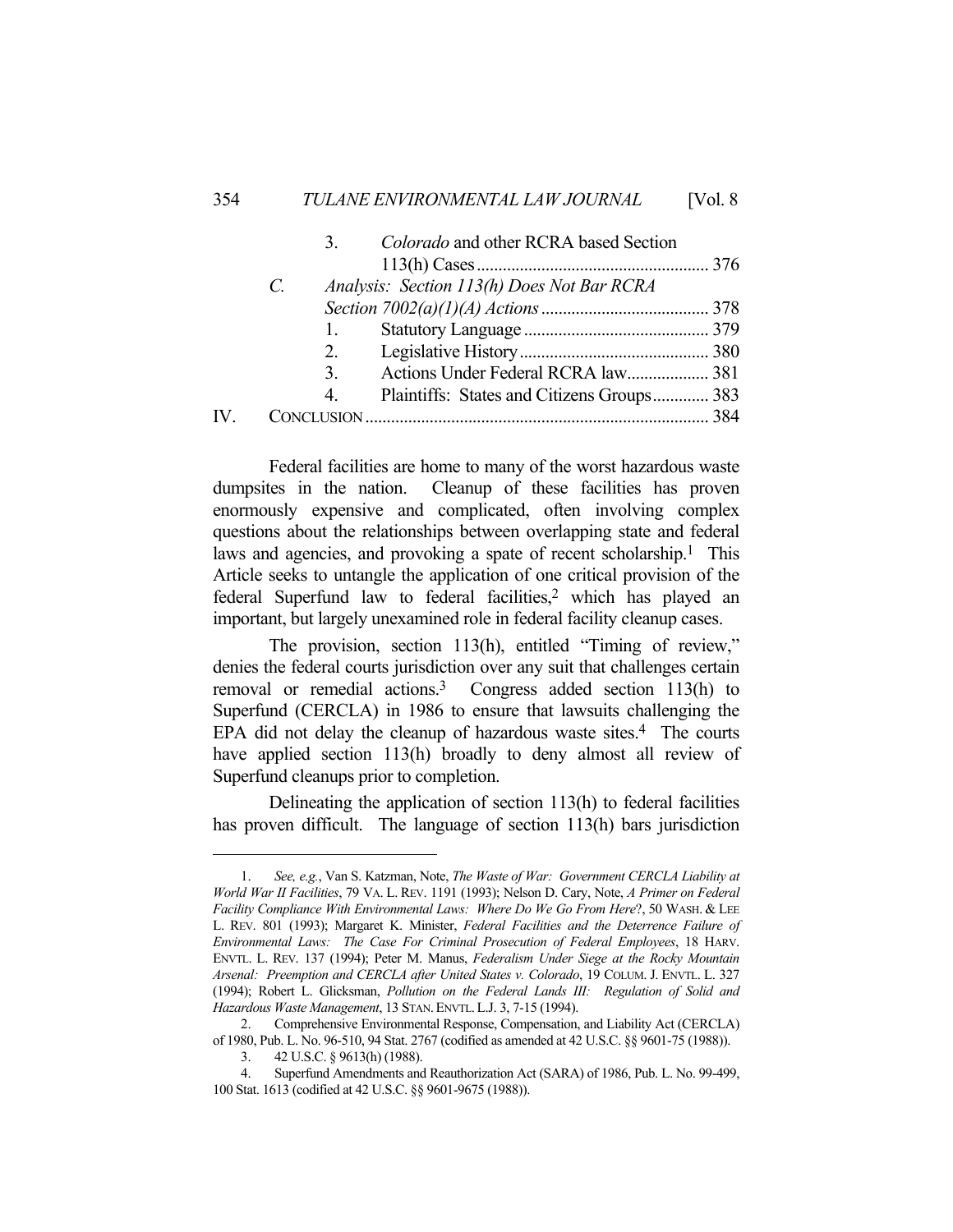over actions selected or ordered under specific CERCLA provisions. This language does not include actions taken under section 120, the federal facilities provision, making application of section 113(h) to federal facilities unclear. A second question arises when facilities come within both Superfund and the Resource Conservation and Recovery Act (RCRA).5 Most, but not all, courts have found that despite the language of both statutes, section 113(h) bars jurisdiction over suits brought under RCRA as well as those brought under CERCLA itself.

 These issues have important ramifications for federal facility cleanups. At such facilities, cleanups conducted by one branch of the Executive (the Department of Defense or Energy in many cases), are supervised by another branch, the Environmental Protection Agency (EPA), with no possibility of outside review of the cleanup. The further refusal to review challenges brought under other federal environmental laws gives the Executive broad, unreviewable authority to conduct cleanups of sites for which it is a potentially liable party.

 Unraveling the proper role of section 113(h) at federal facilities requires parsing the statute carefully, which this Article attempts to do. Although other commentators have fleshed out some of the policy issues both about federal facilities and section 113(h), none has looked carefully at both. This article discusses the courts' interpretation of section 113(h) with respect to federal facilities cleanups, with a close look at CERCLA, and finds that most courts have applied section 113(h) too broadly.

 Section I reviews the background of CERCLA and RCRA, with reference to federal facilities and section 113(h). Section II considers when, if ever, section 113(h) applies to cleanups at federal facilities. This Article concludes that section 113(h) acts to bar challenges to some, but not all, cleanup measures taken at federal facilities. Section III examines whether section 113(h), to the extent that it does apply to federal facilities, bars challenges to cleanups based on RCRA, as well as those based on CERCLA. Although this question applies to private as well as federal facilities, for reasons discussed below, it arises more often, and has the greatest impact with respect to federal facilities. The courts are divided on this issue, but this article concludes that section 113(h) applies to some, but not all, RCRA actions.

 <sup>5.</sup> Resource Conservation and Recovery Act (RCRA) of 1976, Pub. L. No. 94-580, 92 Stat. 3081 (codified as amended at 42 U.S.C. §§ 6901-6981 (1988)).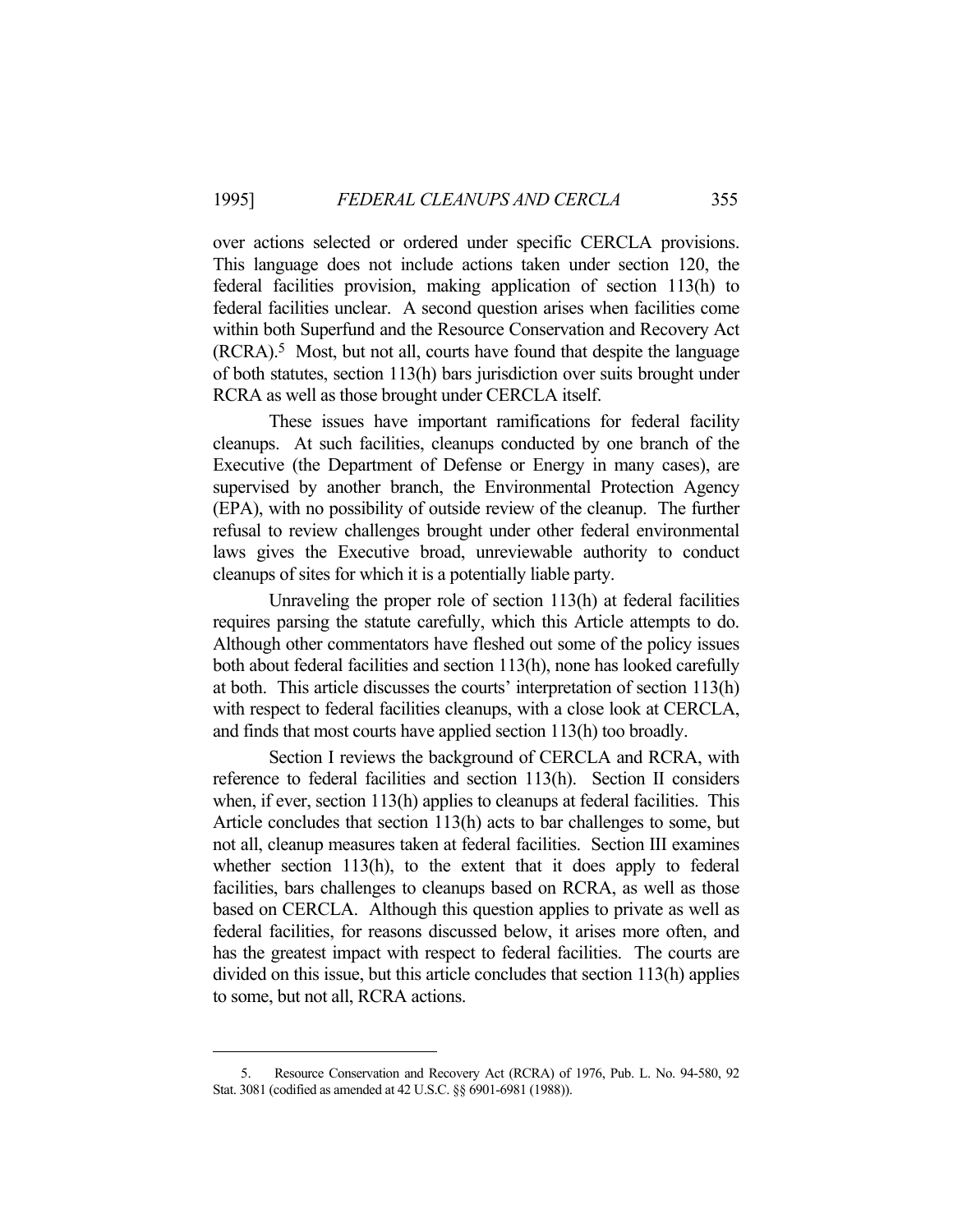# I. BACKGROUND

 The first part of this section discusses the history of CERCLA, particularly section 113(h) and the federal facilities provisions. Cleanup of these facilities presents the danger of self-dealing because one part of the federal executive oversees cleanups for which it is potentially liable. That danger is aggravated by the courts' use of section 113(h) to bar outside challenges. The second part of this section addresses the overlap between CERCLA and RCRA at federal facilities. This overlap makes section 113(h) potentially even more powerful: challenges brought to enforce RCRA requirements may also fall prey to CERCLA's jurisdictional bar in section 113(h).

### *A. CERCLA*

 Congress enacted CERCLA to ensure the effective cleanup of hazardous waste already released into the environment.<sup>6</sup> The statute provides federal funding for cleanups and gives the government the power to either clean up sites and sue responsible parties for its costs under section 104, or to force potentially responsible parties themselves to take cleanup actions under section 106.7 Either the government or a private party may seek to recover its costs of cleanup from any party responsible for the hazardous waste.8

 CERCLA provides for two kinds of cleanup actions. A "removal action" is a short-term remedy designed to minimize immediate damage, while a "remedial action" is designed to permanently clean up the site.<sup>9</sup> Before the EPA can begin a remedial action, it must assess the site through the "hazard ranking system,"10 and place the site on the National Priorities List (NPL), which ranks the most threatening waste dumps in

 <sup>6.</sup> House Report of the Interstate and Foreign Commerce Committee, H.R. Rep. No. 1016, 96th Cong., 2d Sess., 17-18 (1980), *reprinted in* 1980 U.S.C.C.A.N. 6119, 6119-21.

 <sup>7. 42</sup> U.S.C. §§ 9604, 9606.

 <sup>8. 42</sup> U.S.C. § 9607. CERCLA provides for very broad liability: past and present owners and operators, arrangers and transporters can all be held strictly jointly and severally liable for the cost of cleaning up the waste site. *See, e.g.,* United States v. Northeastern Pharmaceutical & Chemical Co., Inc., 810 F.2d 726 (8th Cir. 1986) (noting that CERCLA imposes strict, retroactive liability); O'Niel v. Picillo, 883 F.2d 176 (1st Cir. 1989) (imposing strict joint and several liability).

 <sup>9. 42</sup> U.S.C. §§ 9601(23), (24). "Response" means either a removal or a remedial action. *Id.* § 9601(26). Some commentators criticize the distinction between removal and remedial actions. Jerry L. Anderson, *Removal or Remedial? The Myth of CERCLA's Two-Response System*, 18 COLUM.J.ENVTL.L. 103 (1993).

 <sup>10. 42</sup> U.S.C. § 9605(c).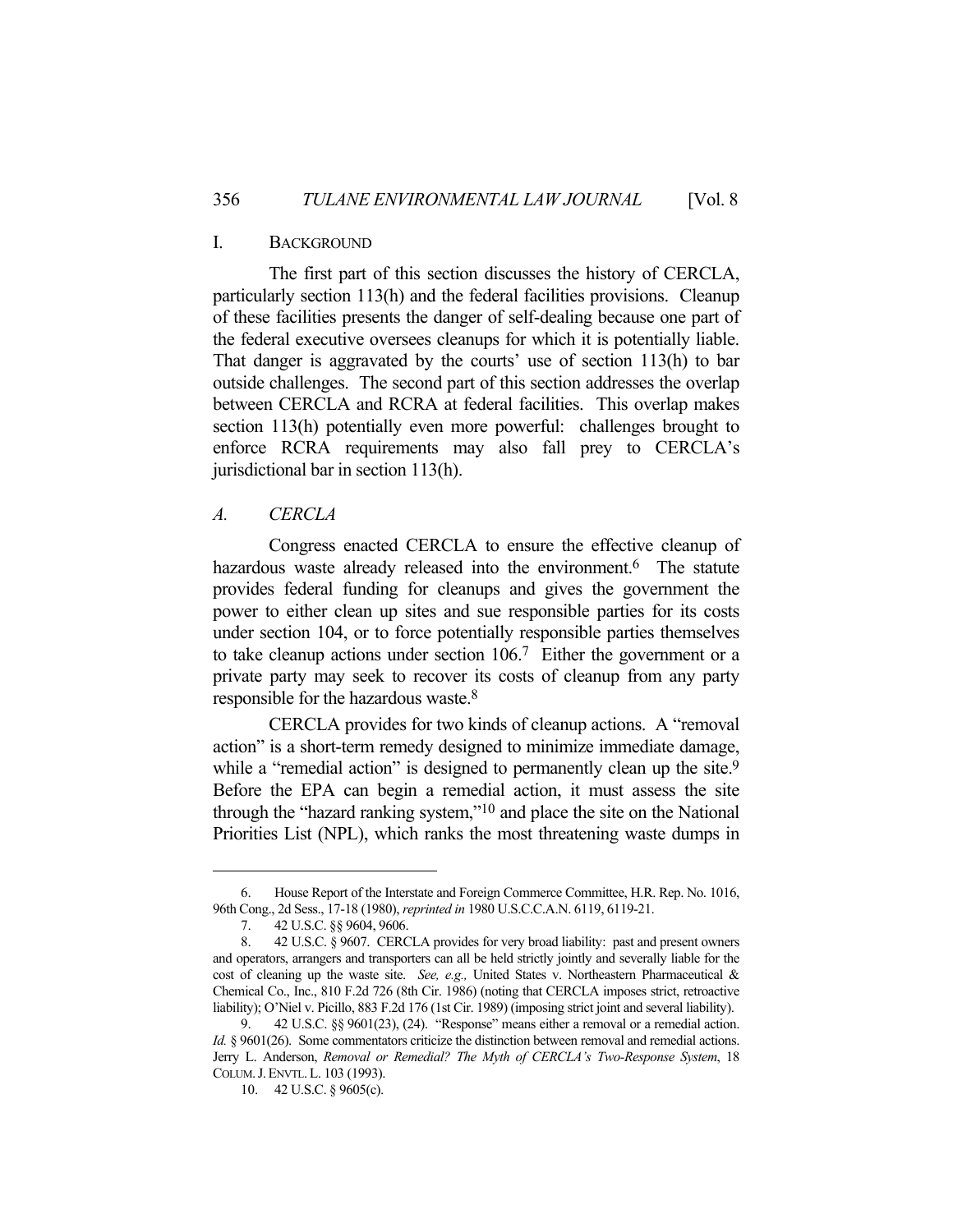the nation.<sup>11</sup> After placement on the NPL, CERCLA requires preparation of a Remedial Investigation and Feasibility Study, and that the remedy selected by the EPA assures protection of human health and the environment.12

# 1. Section 113(h)

 Congress added section 113(h) to CERCLA13 to postpone federal jurisdiction over challenges to response actions. With this provision, Congress hoped to ensure the quick cleanup of hazardous waste dumps by preventing lawsuits that could delay agency action.<sup>14</sup> Members of Congress also hoped that limiting pre-enforcement judicial review would decrease response costs and encourage settlements and voluntary cleanups.15 Section 113(h) built on two pre-1986 cases that dismissed

42 U.S.C. § 9613(h).

 <sup>11.</sup> *Id.* § 9605(a)(8)(B); 40 C.F.R. § 300.425(b)(1) (1994).

 <sup>12. 42</sup> U.S.C. § 9621(d).

 <sup>13.</sup> Section 113(h) reads:

<sup>&</sup>quot;No Federal court shall have jurisdiction under Federal law other than under section 1332 of Title 28 (relating to diversity of citizenship jurisdiction) or under State law which is applicable or relevant and appropriate under section 9621 of this title (relating to cleanup standards) to review any challenges to removal or remedial action selected under section 9604 of this title, or to review any order issued under section 9606(a) of this title, in any action except one of the following:

<sup>1)</sup> An action under section 9607 of this title to recover response costs or damages or for contribution.

<sup>2)</sup> An action to enforce an order issued under section 9606(a) of this title or to recover a penalty for violation of such order.

<sup>3)</sup> An action for reimbursement under section 9606(b)(2) of this title.

<sup>4)</sup> an action under section 9659 of this title (relating to citizens suits) alleging that the removal or remedial action taken under section 9604 of this title or secured under section 9606 of this title was in violation of any requirement of this chapter. Such an action may not be brought with regard to a removal where a remedial action is to be undertaken at the site.

<sup>5)</sup> An action under section 9606 of this title in which the United States has moved to compel a remedial action."

 <sup>14.</sup> Senate Report of the Committee on the Environment and Public Works on the Superfund Improvement Act, S. Rep. No. 11, 99th Cong., 1st Sess. 58 (1985). *See also* T. Atkeson, et al., *An Annotated Legislative History of the Superfund Reauthorization and Amendment Act of 1986 (SARA)*, 16 ENVIR.L.RPTR. 10360 (1986).

 <sup>15.</sup> Courts have also stated that section 113(h) prevents piecemeal review. Voluntary Purchasing Groups, Inc. v. Reilly, 889 F.2d 1380, 1390 (5th Cir. 1989).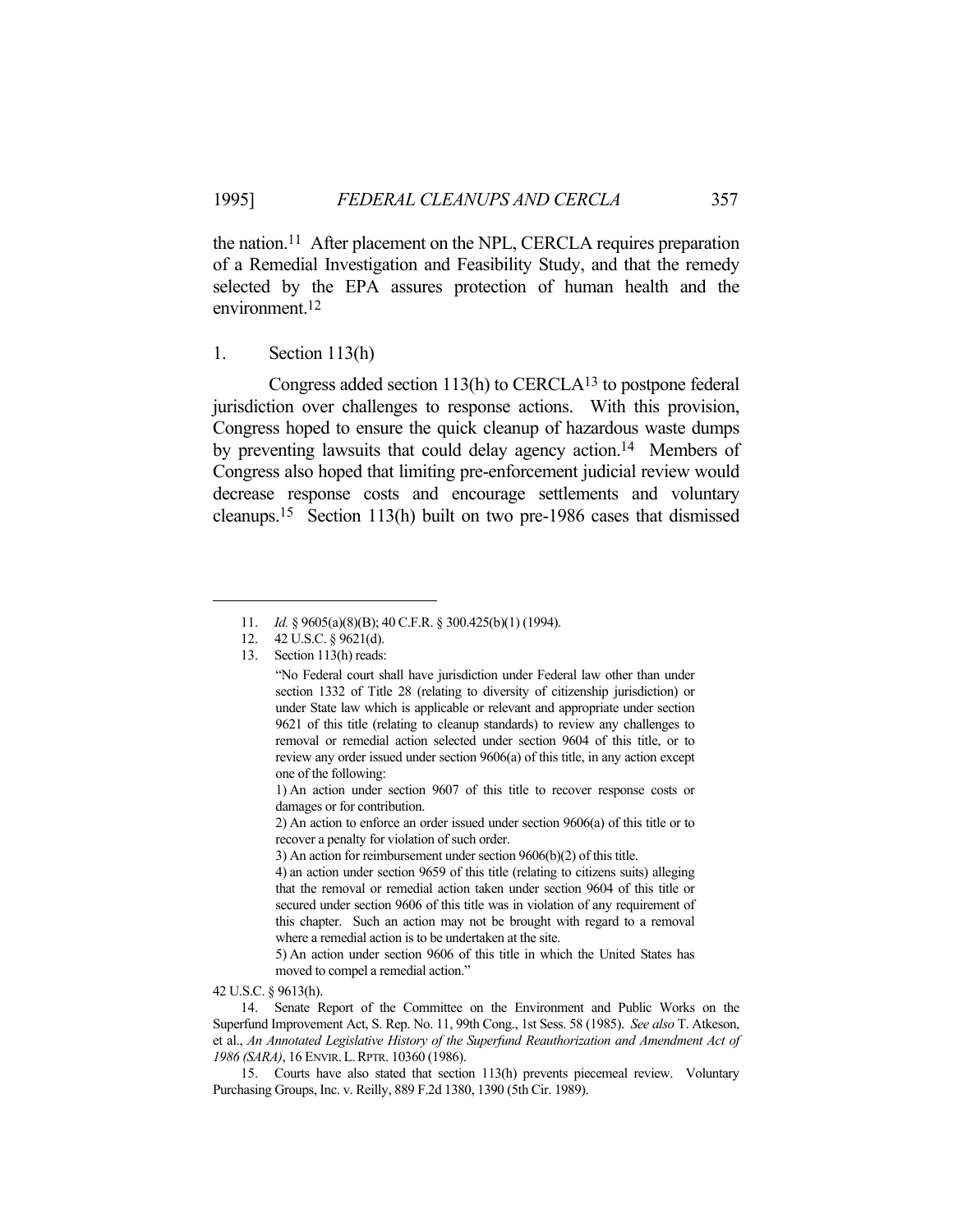suits by potentially responsible parties seeking injunctive relief from a costly EPA cleanup plan.16

Section 113(h) prevents jurisdiction over suits that "challenge" the EPA's cleanup actions or orders in all but five situations.17 The courts have consistently held that section 113(h) bars pre-enforcement judicial review of the EPA's choice of removal or remedial actions.<sup>18</sup> Thus, section 113(h) defers the determination of the extent of a potentially responsible party's liability, and the appropriateness of EPA's remedy, until the EPA brings a cost recovery action.19

 Since 1986, the courts have struggled to demarcate the broad language of section 113(h). Questions about what constitutes a "challenge" to a remedial action, $20$  what actions are considered "remedial" or "removal,"<sup>21</sup> and whether all challenges, including those brought under the federal constitution are barred by section  $113(h)$ ,  $22$ have proven particularly difficult to resolve.<sup>23</sup> Some courts have also considered whether section 113(h) bars review of actions that take place at federal facilities. None has carefully considered the unique problems that accompany preclusion of challenges to facilities owned or operated by a federal agency.

 <sup>16.</sup> *See* Lone Pine Steering Committee v. United States E.P.A., 777 F.2d 882 (3d Cir. 1985); and J.V. Peters & Co. v. E.P.A., 767 F.2d 263 (6th Cir. 1985).

 <sup>17. 42</sup> U.S.C. § 9613(h)(1)-(5). *See supra* note 13.

 <sup>18.</sup> Boarhead Corp. v. Erickson, 923 F.2d 1011, 1018-23 (3d Cir. 1991); Reardon v. United States, 731 F. Supp. 558, 562-63 (D. Mass. 1990), *modified on other grounds*, 947 F.2d 1509 (1st Cir. 1991); Schalk v. Reilly, 900 F.2d 1091 (7th Cir. 1990).

 <sup>19.</sup> The challenges a defendant can bring even after the initiation of a cost-recovery action is the subject of some disagreement. *See* United States v. Princeton Gamma-Tech, Inc., 817 F. Supp. 488, 494-95 (D.N.J. 1993) *rev'd and remanded*, 31 F.3d 138 (3d Cir. 1994).

 <sup>20.</sup> *Reardon*, 947 F.2d at 1514 (defining "challenge" to mean challenges to the EPA's administration of the statute, not challenge to the CERCLA statute itself); *Schalk*, 900 F.2d at 1097 (defining "challenge" to include challenge to process used to pick remedy).

 <sup>21.</sup> *See generally* Reardon v. United States, 731 F. Supp. 558 (D. Mass. 1990), *modified on other grounds*, 947 F.2d 1509 (1st Cir. 1991); Voluntary Purchasing Groups, Inc. v. Reilly, 889 F.2d 1380 (5th Cir. 1989) (finding a letter encouraging settlement to be part of a removal action); North Shore Gas Co. v. EPA, 930 F.2d 1239, 1244 (7th Cir. 1991) (finding inter alia that a measure reasonably related to remedial plan's objectives is itself remedial).

 <sup>22.</sup> *Reardon*, 947 F.2d at 1514-17 (holding that § 113(h) does not preclude review of due process claim).

 <sup>23.</sup> *See generally* Michael P. Healy, *Judicial Review and CERCLA Response Actions: Interpretive Strategies in the Face of Plain Meaning*, 17 HARV. ENVTL. L. REV. 1, 4 (1993). Healy discusses the availability of judicial review under section 113(h) in a variety of situations. *Id.* His work does not address federal facilities or RCRA-based challenges under section 113(h).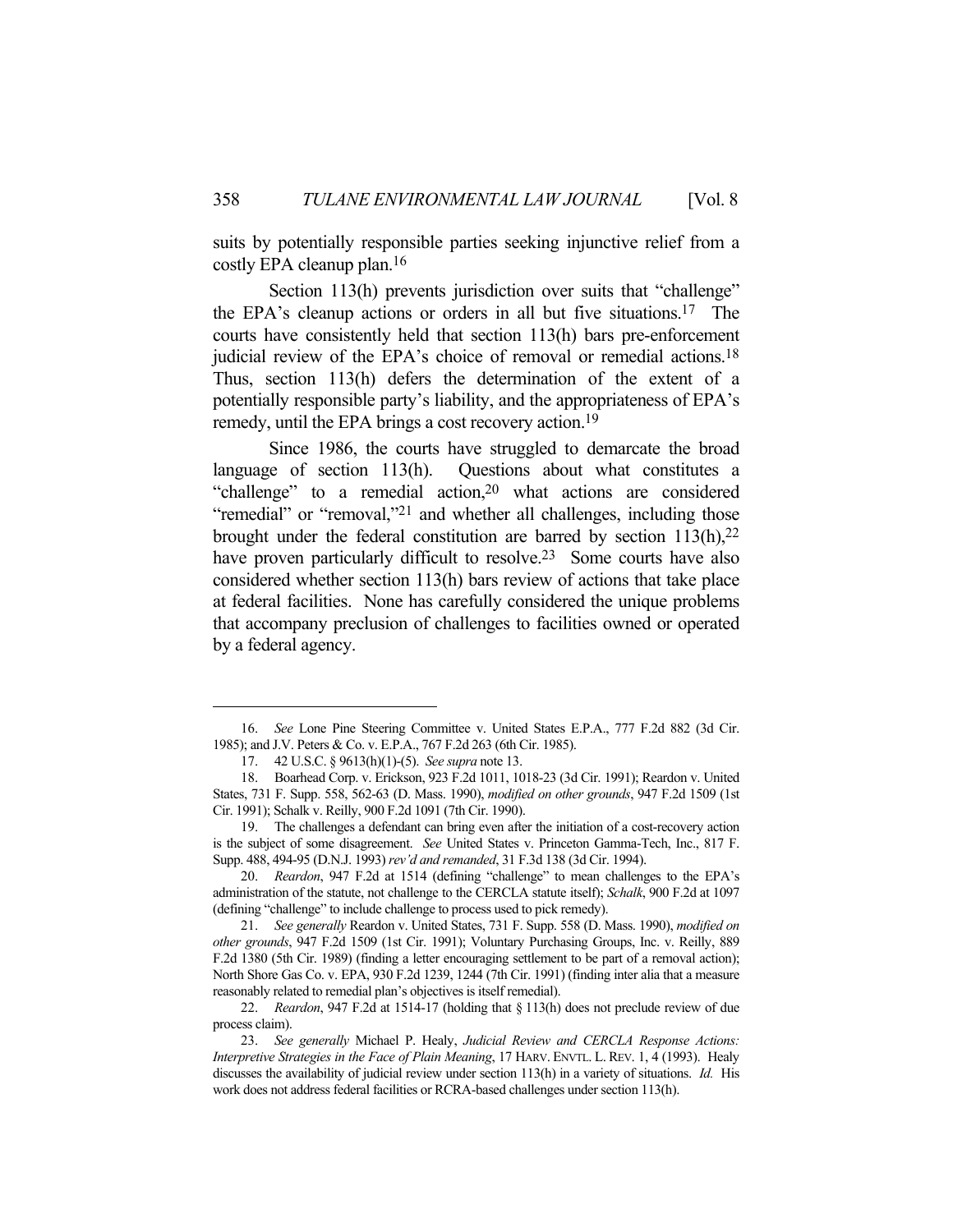# 2. Federal Facilities

 In 1986 Congress amended Superfund to include section 120, which specifically governs federal facilities.<sup>24</sup> The new section addressed what Congress saw as the "legitimate concerns" about "adequate and timely response actions" at contaminated federal facilities.25 The provision sought to provide the public, states, and the EPA with more power to ensure that federal facilities underwent adequate and efficient cleanups.26

 With section 120, Congress made the federal government, including all federal agencies, subject to the requirements of CERCLA, including liability for cleanup costs.27 It also provided special timetables for federal facility cleanups<sup>28</sup> and special provisions for agreements between the agency head and the EPA to conduct remedial action.<sup>29</sup> These agreements must comply with public participation requirements, 30 and the EPA has the authority to select a remedial action if an agreement cannot be reached.31

 Federal facilities pose unique problems for both EPA and private parties involved in federal cleanups. Executive policy, the relationship between federal agencies, and the broad application of section 113(h) have given agencies that own or operate federal lands enormous power to control the cleanups on those lands. First, Executive Order 12,580 gives federal agencies the power to undertake response actions at their facilities.32 The Secretary of Defense, for example, stands in the shoes of the EPA with regard to cleanups at Department of Defense facilities. The EPA thus enjoys far less authority over response and enforcement actions at federal facilities than it does at private facilities.<sup>33</sup> Section  $111(e)(3)$ 

 <sup>24. 42</sup> U.S.C. § 9620.

 <sup>25.</sup> Report of the Energy and Commerce Committee, H.R. Rep. No. 253(I), 99th Cong., 2nd Sess. 95 (1986), *reprinted in* 1986 U.S.C.C.A.N. 2835, 2877.

 <sup>26.</sup> *Id. See* Glicksman, *supra* note 1, at 7-15 (discussing the scope of the pollution problem at federal facilities).

 <sup>27. 42</sup> U.S.C. § 9620(a)(1). *See generally* Katzman, *supra* note 1.

 <sup>28. 42</sup> U.S.C. § 9620(a)(4).

 <sup>29.</sup> *Id.* § 9620(e)(2).

 <sup>30. 42</sup> U.S.C. §§ 9620(e)(2), 9617.

 <sup>31.</sup> *Id.* § 9620(e)(4).

 <sup>32.</sup> Exec. Order No. 12,580(2)(g), 3 C.F.R. 193 (1988), *reprinted in* 42 U.S.C. § 9615; *see generally* Minister, *supra* note 1, at 154-56 (noting that Executive Order 12580 has been "severely criticized").

 <sup>33.</sup> *See generally* Andrew M. Gaydosh, *The Superfund Federal Facility Program: We Have Met the Enemy and It Is U.S*., NAT. RESOURCES & ENV'T., Winter 1992 at 21, 22; Robert C.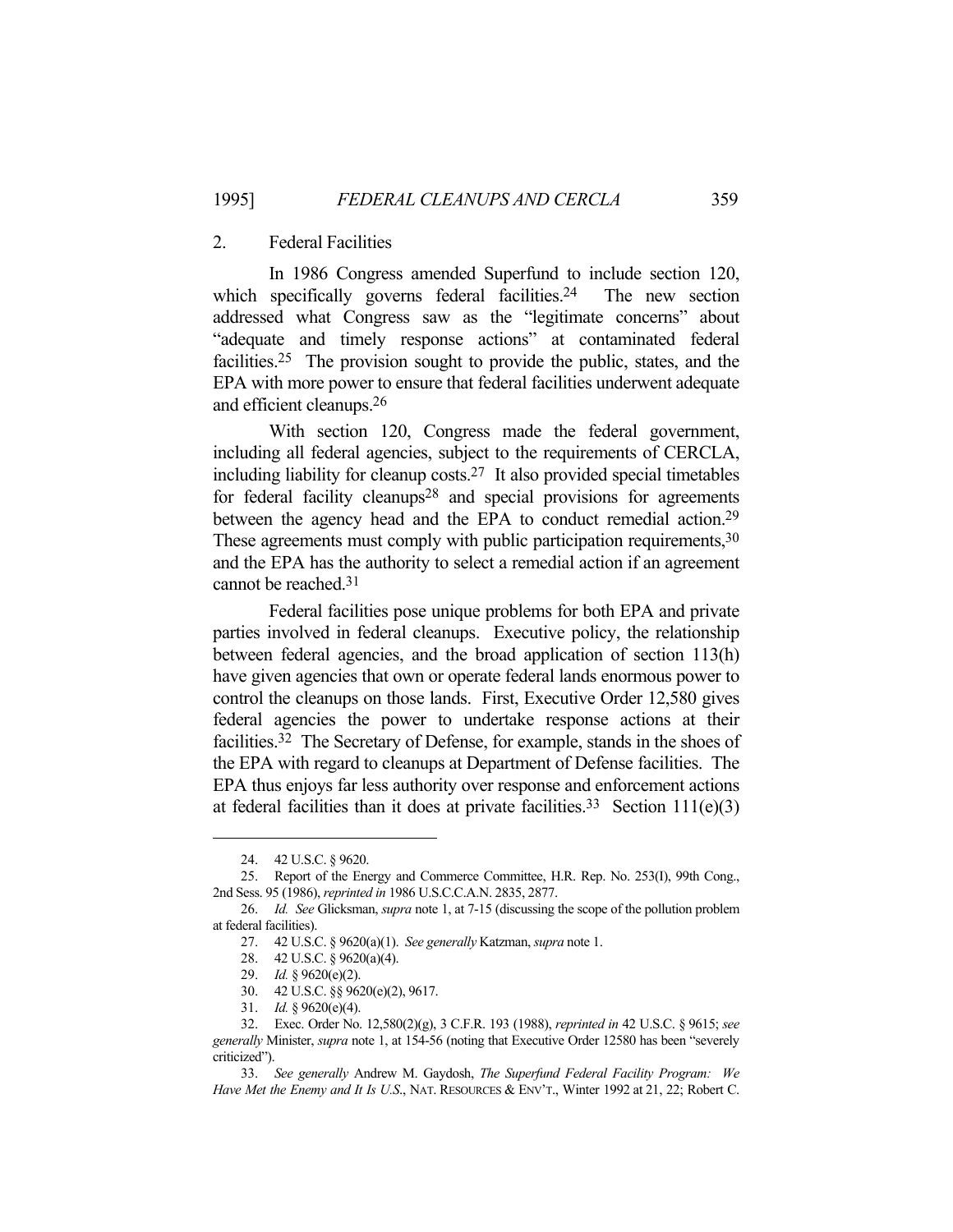further restricts EPA's control over federal facilities by preventing the use of Superfund money for remedial actions at federal facilities.34 The EPA retains, however, the authority to select a permanent remedy if the agency and EPA cannot agree.35

 Because CERCLA makes federal agencies, like private parties, potentially liable for cleanup costs of sites for which they are responsible,36 federal agencies that control CERCLA cleanup measures are also potentially liable for their cost. At private facilities, in contrast, the EPA determines the necessary recovery actions for which private parties are potentially liable. EPA can either pay for the cleanup and sue for the cost, or in some circumstances it can force the private party to conduct the cleanup.37 To the extent that federal agencies both control facility cleanups and pay for their cost, the EPA does not ensure that the cleanup is good as well as cheap.

 Second, even in the areas where the EPA does maintain control of the cleanup actions taken at federal facilities, its interests are not necessarily adverse to those of the potentially liable agency. A District Court of Colorado recognized this problem when faced with a state RCRA challenge to a federal facility cleanup. The court noted that the EPA and the Army were not adverse in "any real sense" and that the "Army, in effect, seeks full and unbridled discretion, subject only to EPA's input through the same attorneys who represent the Army...."38 Further, even if the EPA did want to force the agency into action, Department of Justice policy prevents federal agencies from bringing actions against one another.39

 38. Colorado v. United States Dep't of the Army, 707 F. Supp. 1562, 1570 (D. Colo. 1989). *See also* Minister, *supra* note 1, at 153-56.

Davis, Jr. and R. Timothy McCrum, *Environmental Liability for Federal Lands and Facilities*, NAT. RESOURCES & ENV'T., Summer 1991 at 31.

 <sup>34.</sup> The statute provides narrow exceptions for money used to assess natural resources damages, to protect the safety of cleanup employees, and to provide for alternative water supplies in the case of certain groundwater contaminations at federal facilities. 42 U.S.C. §§ 9611(e)(3), (e)(1),  $(c)(6)$ .

 <sup>35.</sup> *Id.* § 9620(e)(4). The president cannot delegate this authority away from the EPA. *Id.*  $§ 9620(g).$ 

 <sup>36.</sup> *Id.* § 9620(a); *see* Davis & McCrum, *supra* note 33, at 31.

 <sup>37. 42</sup> U.S.C. §§ 9604, 9606.

 <sup>39.</sup> This is the "unitary executive theory." *See* Cary, *supra* note 1, at 828-30; Vicky L. Peters et al., *Can States Enforce RCRA at Superfund Sites? The Rocky Mountain Arsenal Decision*, [1993] 23 ENVTL. L. REP. (Envtl. L. Inst.) 10419, 10421 (July 1993). The agency is liable under cost recovery or contribution action brought by a private party or a state. Roger N. Boyd et al.,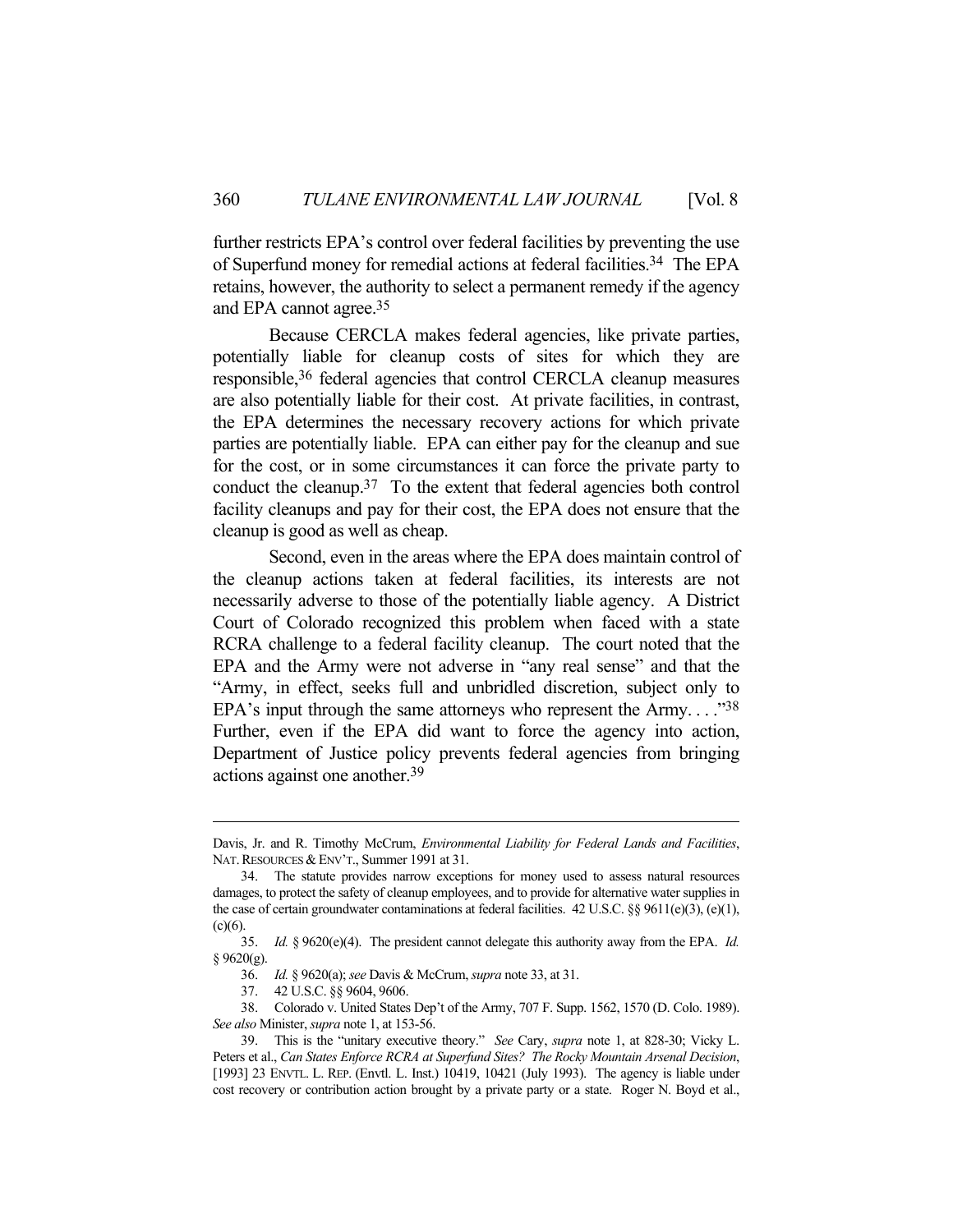The broad authority for cleanups by federal agencies discussed above makes the courts' interpretation of section 113(h) at federal facilities particularly important. Section II of this comment discusses whether section 113(h) precludes challenges to actions taken under the federal facility provisions. Some lower courts have held that section 113(h) applies to such actions, removing an important potential tool for overseeing cleanups. For those cleanup actions to which section 113(h) does apply, courts have also found that section 113(h) bars challenges based on collateral statutes, such as RCRA. Part B of this section examines the importance of this question for federal facilities. Section III of this article discusses whether the courts have decided this issue correctly.

#### *B. CERCLA and RCRA at Federal Facilities*

 The Resource Conservation and Recovery Act of 1976 gives the EPA broad authority to develop a comprehensive system of hazardous waste regulation.<sup>40</sup> The statute is aimed at regulating such waste "from cradle to grave," and the EPA has set standards for among other activities, record-keeping, labeling, tracking, storing, transporting, treating, and disposing of hazardous waste.41 In response to EPA's slow implementation of RCRA, Congress comprehensively amended the statute in 1984, setting tight deadlines and detailed directions for the EPA.42

 RCRA is primarily directed at regulating facilities that generate, treat, or dispose of waste on an ongoing basis, while CERCLA provides for the cleanup of waste already in the environment.<sup>43</sup> With the 1984 amendments, however, RCRA also requires remedial "corrective actions," similar to CERCLA cleanup actions.<sup>44</sup> Any storage, treatment,

*Who Pays for Superfund Cleanups at DOD-Owned Sites?*, NAT. RESOURCES & ENV'T., Spring 1986, at 11, 58-59.

 <sup>40.</sup> RICHARD C. FORTUNA & DAVID J. LENNETT, HAZARDOUS WASTE REGULATION: THE NEW ERA 1-23 (1987).

 <sup>41. 40</sup> C.F.R. §§ 262-65 (1993); Randolph L. Hill, *An Overview of RCRA: The "Mind-Numbing" Provisions of the Most Complicated Environmental Statute*, [1991] ENVTL. L. REP. (Envtl. L. Inst.) 10254, 10255 (May 1991).

 <sup>42.</sup> The Hazardous and Solid Waste Amendments (HSWA) of 1984, Pub. L. No. 98-616, 98 Stat. 3221 (codified at 42 U.S.C. §§ 6901-6992); *see* Hill, *supra* note 41, at 10255.

 <sup>43.</sup> Richard G. Stoll, *The New RCRA Cleanup Regime: Comparisons and Contrasts with CERCLA*, 44 SW.L.J. 1299 (1991).

 <sup>44. 42</sup> U.S.C. § 6924(u); Stoll, *supra* note 43, at 1303-05.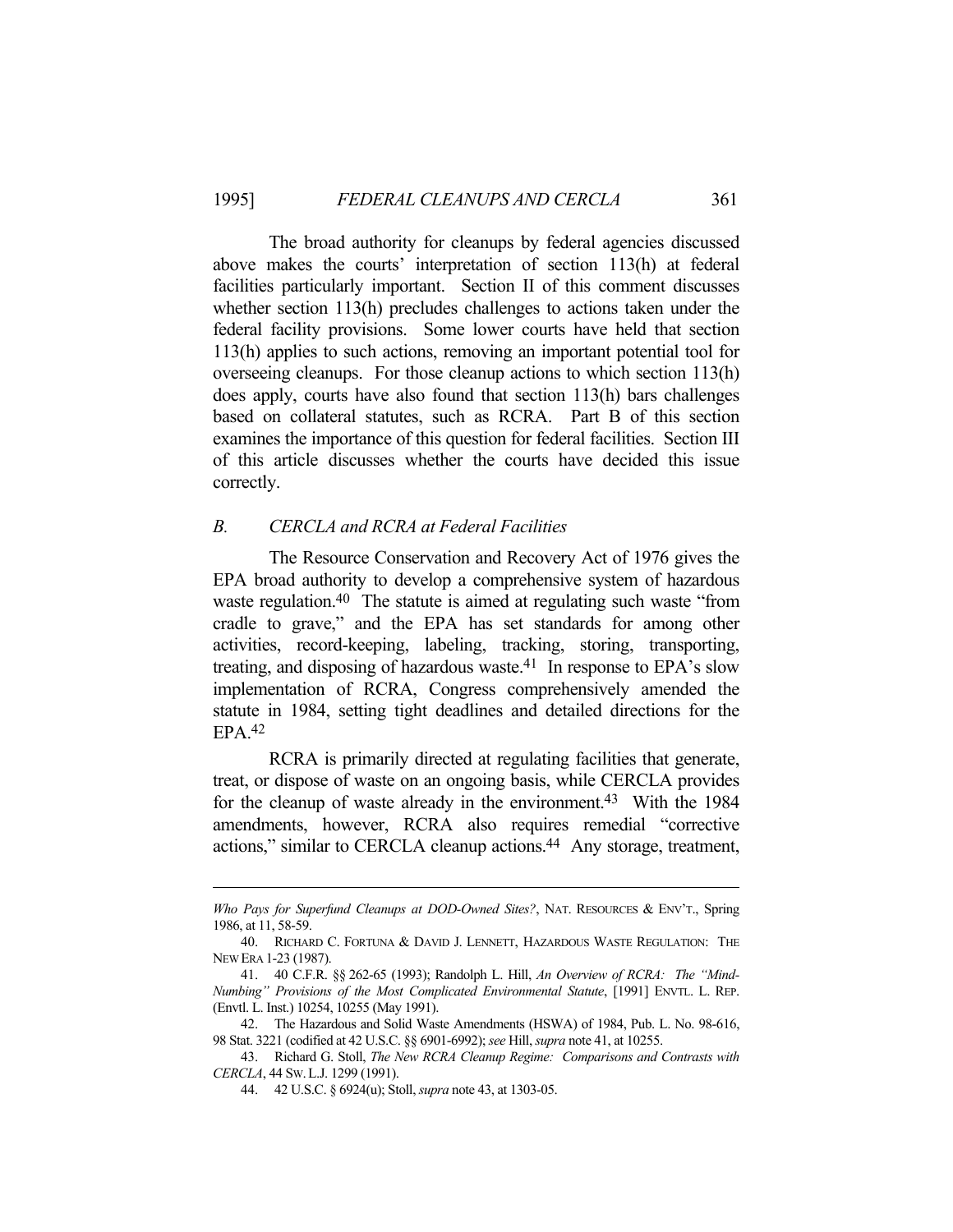or disposal facility that applies for any kind of RCRA permit must take corrective actions for all releases of hazardous waste at the facility.45

 Because RCRA corrective actions are remedial, and similar to CERCLA remedial actions, private and federal facilities which release hazardous waste can come within both RCRA and CERCLA.<sup>46</sup> Thus, private suits challenging a RCRA cleanup may also affect a CERCLA cleanup, and therefore arguably are prevented by section 113(h). 47

 Although this potential conflict between CERCLA and RCRA causes of action can arise at private facilities, it is most common and important in federal facility cleanups. Under RCRA, the private party that applies for a permit must take and pay for the corrective action; under CERCLA, the EPA pays for the cleanup and then, if possible, seeks reimbursement from private polluters.<sup>48</sup> In order to conserve the resources of CERCLA, the EPA has a policy of deferring CERCLA authority in favor of RCRA at sites where RCRA requires corrective action.49

 This deferral policy eliminates most of the situations in which a RCRA suit could be barred under section 113(h) by a CERCLA cleanup.<sup>50</sup> This policy does not, however, apply to federal facilities.<sup>51</sup> Many federal, unlike private facilities, are therefore subject to both RCRA corrective action and CERCLA remedial authority. The EPA estimates that the "great majority of federal facility sites" eligible for CERCLA cleanup are also subject to RCRA corrective action authority.52

 <sup>45.</sup> Stoll, *supra* note 43, at 1302-05.

 <sup>46.</sup> John C. Chambers, Jr. & Peter L. Gray, *EPA and State Roles in RCRA and CERCLA*, NAT. RESOURCES & ENV'T., Summer 1989 at 7; Glicksman, *supra* note 1, at 15-25.

 <sup>47.</sup> *See, e.g.,* United States v. Colorado, 990 F.2d 1565, 1579 (10th Cir. 1993); Reynolds v. Lujan, 785 F. Supp. 152, 153-55 (D.N.M. 1992).

 <sup>48.</sup> J. Stanton Curry et al., *The Tug-of-War Between RCRA and CERCLA at Contaminated Hazardous Waste Facilities*, 23 ARIZ. ST.L.J. 359 (1991).

 <sup>49.</sup> The EPA does this by not listing sites subject to RCRA corrective action on the National Priorities List [hereinafter NPL]. 53 Fed. Reg. 30,005. For a more detailed description of this deferral policy, *see generally* Curry et al., *supra* note 48.

 <sup>50.</sup> Most conflicts arise at sites that initially come only within the jurisdiction of CERCLA. Where the cleanup involves construction of a facility, such as an incinerator, RCRA could require a permit. *See* North Shore Gas Co. v. EPA, 930 F.2d 1239, 1241-42 (7th Cir. 1991); Arkansas Peace Center v. Arkansas Dep't of Pollution Control, 999 F.2d 1212, 1213-1214 (8th Cir. 1993).

 <sup>51. 54</sup> Fed. Reg. 10,520 (1989); 58 Fed. Reg. 34,018 (1993).

 <sup>52. 54</sup> Fed. Reg. 10,520-01 (1989). Indeed, the EPA exempted federal facilities from the deferral policy in large part because deferring such sites to RCRA would leave so few within CERCLA. The EPA thought that this result would conflict with the intent of Congress in section 120 to use CERCLA to clean up federal facilities. Also, at a federal facility listed on the NPL, EPA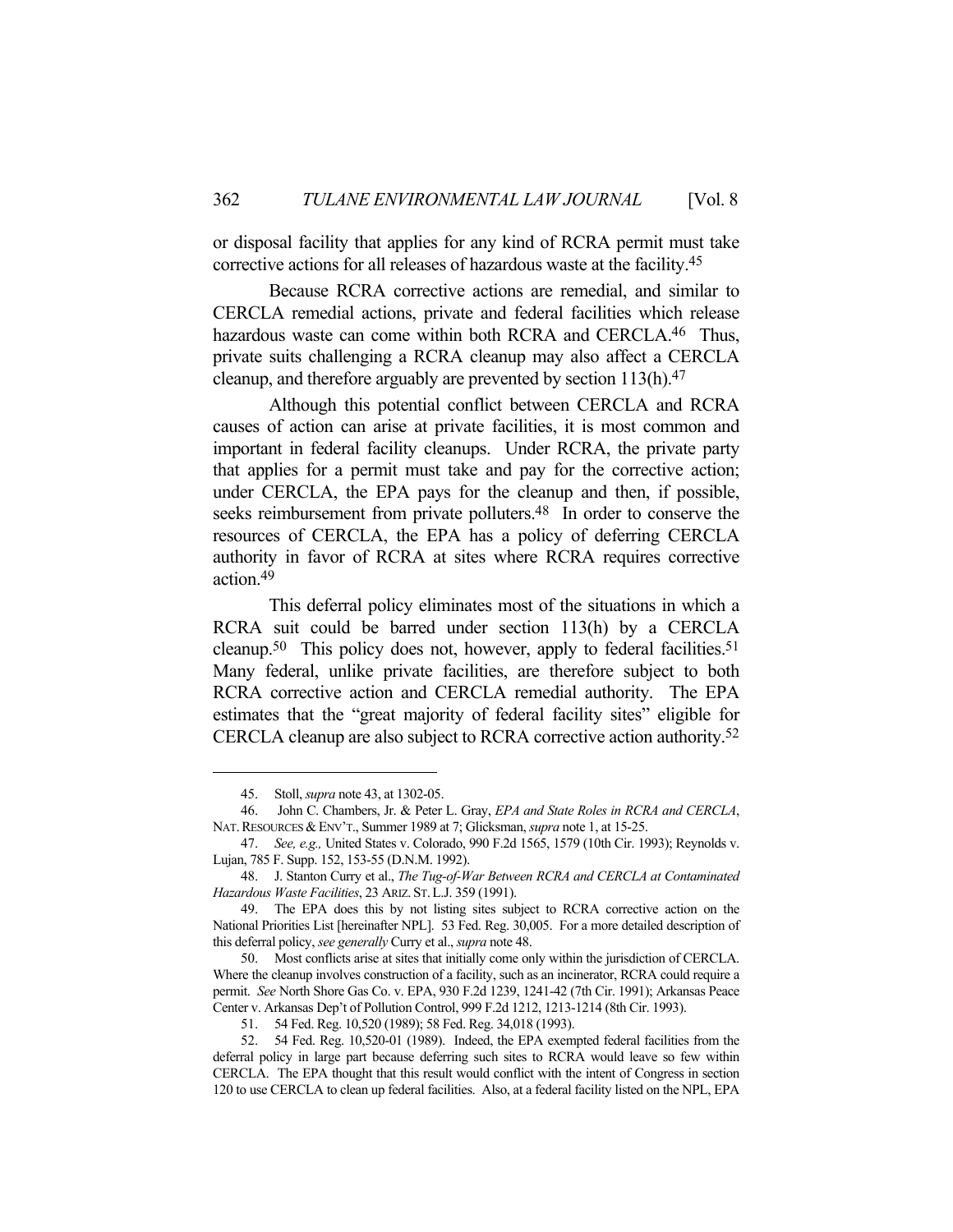Because the EPA goes ahead with a CERCLA cleanup at these sites, section 113(h) can potentially be used to bar RCRA enforcement actions, which removes an important check on federal cleanup authority.

 Because state law supplants federal RCRA law in most states, cleanup of federal facilities potentially involves not only a clash between RCRA and CERCLA, but a struggle between state and federal authority.53 Federal agencies conducting cleanups have disagreed with states about whether state RCRA laws apply to federal facilities on the NPL.54 Federal agencies have also argued that section 113(h) prevents state and federal RCRA challenges to federal facility actions.<sup>55</sup> If section 113(h) prevents such actions, it renders the first disagreement moot: states or private parties could not enforce state RCRA law at federal facilities, even if it substantively applied.

 This section has canvassed the particular importance of section 113(h) in the federal facilities context. The next section discusses the textual and structural basis for applying section 113(h) to challenges at federal facilities. Section III discusses whether section 113(h), if applied to federal facilities, bars RCRA enforcement actions.

cannot spend fund money for remedial actions. Listing a private facility on the NPL, on the other hand, authorizes EPA to use the fund for remedial actions. A deferral policy for federal facilities would not save the EPA money, it would merely exempt the facility from section 120. *Id.*

 <sup>53.</sup> *See* Manus, *supra* note 1; Gaydosh, *supra* note 33; Peters, et al., *supra* note 39.

 <sup>54.</sup> Gaydosh, *supra* note 33, at 23. Federal agencies rely on section 120(a)(4) of CERCLA, which states: "State laws concerning removal and remedial action, including State laws regarding enforcement, shall apply to removal and remedial action at facilities owned or operated by a department, agency, or instrumentality of the United States when such facilities are not included on the National Priorities List." 42 U.S.C. § 9620(a)(4). States point to section 120(I), which declares: "Nothing in this section shall affect or impair the obligation of any department, agency, or instrumentality of the United States to comply with any requirement of the Solid Waste Disposal Act [42 U.S.C.A. § 6901 et seq.] (including corrective action requirements)." *Id.* § 9620(I). The 10th Circuit recently agreed with the states' position. The court said that section 120(i) demonstrated that "removal and remedial" actions in section 120(a)(4) did not include RCRA actions. United States v. Colorado, 990 F.2d 1565, 1580 (10th Cir. 1993). The government in the Colorado case also argued that state RCRA laws do not apply to CERCLA cleanups because the state input through identification of "applicable or relevant and appropriate requirements" provides the exclusive means of state involvements. The Tenth Circuit also rejected this argument. *Id.* at 1580-81.

 <sup>55.</sup> *See, e.g.,* United States v. Colorado, 990 F.2d 1565 (10th Cir. 1993); *see generally* Gaydosh, *supra* note 33, at 23.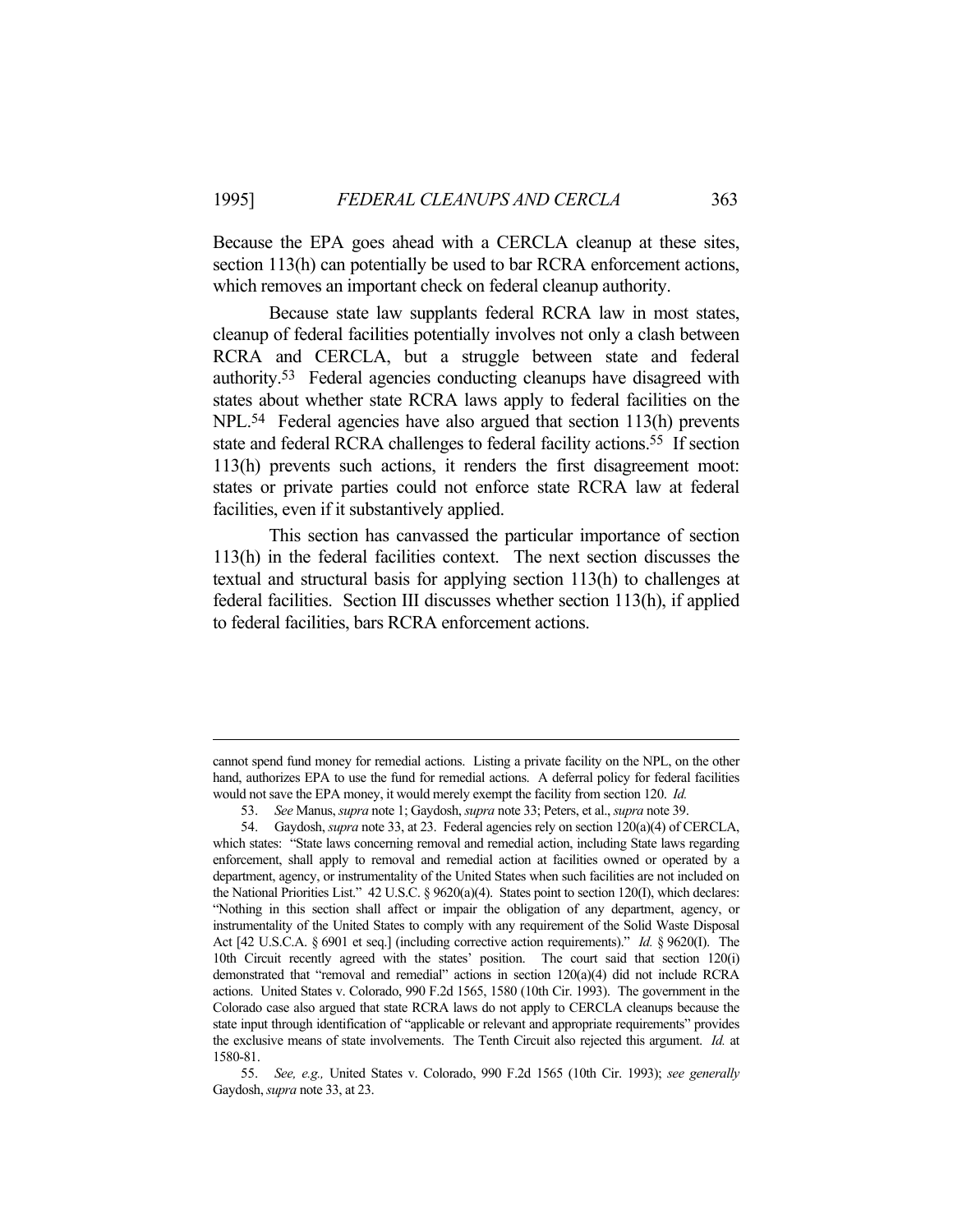# II. DOES SECTION 113(H) APPLY TO ACTIONS AT FEDERAL FACILITIES?

 The courts that have considered this issue have concluded that section 113(h) bars challenges to federal facility cleanups conducted under section 120. The language of section 113(h), however, includes actions taken under section 104 and section 106 but not federal facility actions pursuant to section 120. Section 113(h) does not refer to section 120. Instead, section 113(h) directs that federal courts do not have jurisdiction "to review any challenges to removal or remedial action selected under section 9604 of this title, or to review any order issued under section 9606(a) of this title... ."<sup>56</sup> The key question faced by the courts was whether or not remedial actions taken at federal facilities under section 120 are nonetheless "selected under" section 104 or "ordered under" section 106.<sup>57</sup> The structure of CERCLA divides authority for federal facility cleanups and apparently applies section 113(h) to some, but not other actions at federal facilities. While it is not clear exactly how Congress intended to demarcate the boundaries of section 113(h), this division of authority and the limitations it puts on the application of section 113(h) are most consistent with the structure of the statute and provide a sensible scheme for the oversight of federal facility cleanups.

# *A. Position of the Courts*

 Two courts have held that section 113(h) bars challenges to recovery actions at federal facilities. The first, *Werlein v. United States*, considered an injunctive action under RCRA and the Clean Water Act to expedite the cleanup of a facility owned by the United States and run by the Department of the Army.58 The court considered and rejected the argument that section 113(h) did not apply to actions taken pursuant to section  $120.59$  In the second case,  $60$  the court deferred to the reasoning of

 <sup>56. 42</sup> U.S.C. § 9613(h). *See supra* note 13 for the full text of section 113(h).

 <sup>57.</sup> Werlein v. United States, 746 F. Supp. 887, 891 (D. Minn. 1990), *vacated in part*, 793 F. Supp. 898 (D. Minn. 1992).

 <sup>58.</sup> *Id.* at 890-91.

 <sup>59.</sup> *Id.* at 891-92.

 <sup>60.</sup> Heart of America Northwest v. Westinghouse Hanford Co., 820 F. Supp. 1265 (E.D. Wash. 1993).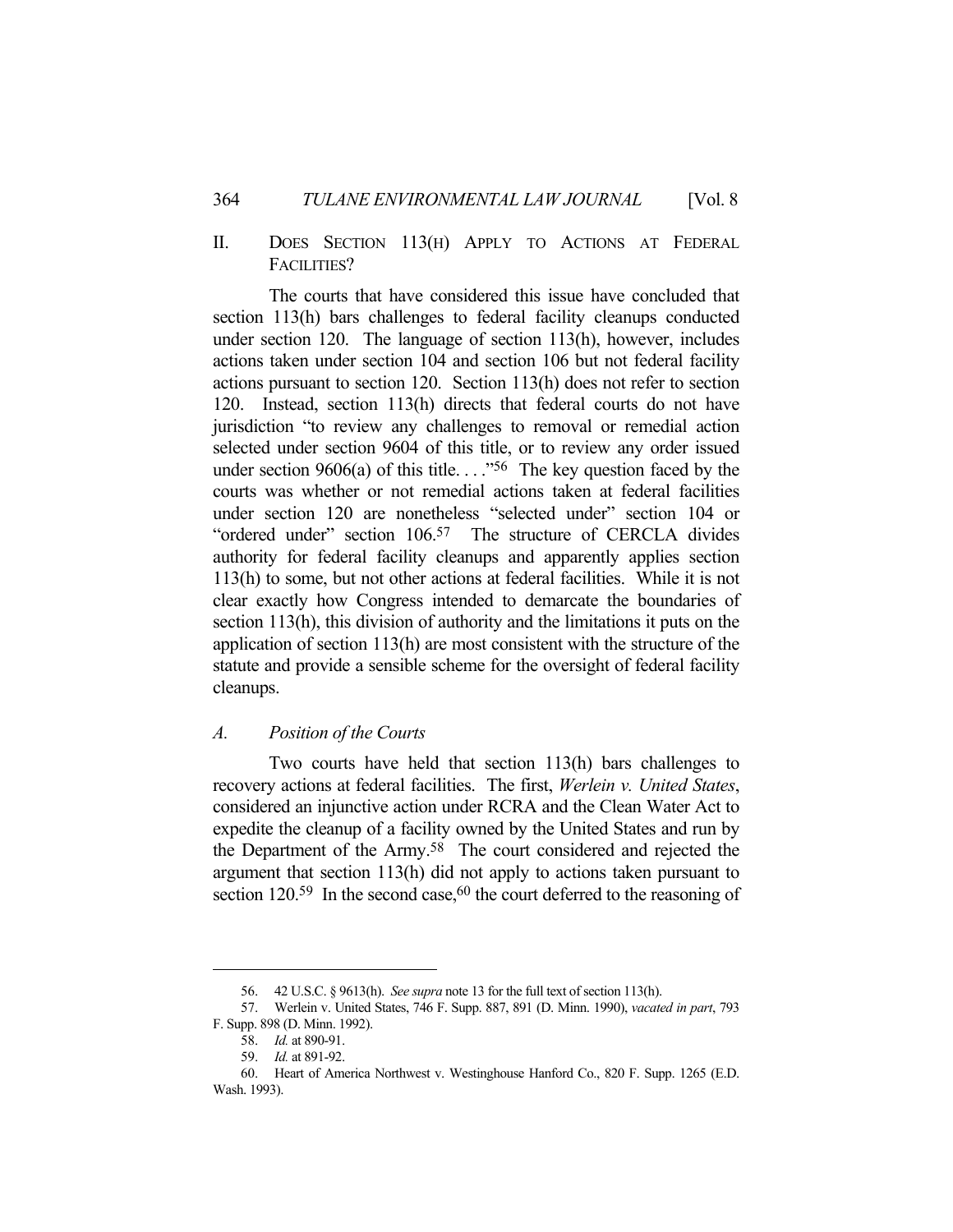the *Werlein* court and applied section 113(h) to preclude a RCRA challenge to a federal facility agreement.<sup>61</sup>

 As noted above, section 113(h) shields CERCLA actions "selected under" section 104 and section 106. Although section 120 provides for actions at federal facilities, the court in *Werlein* found that the authority for actions taken under section 120 stems from section 104. The court concluded that section 113(h) applied to an action taken under section 120 because that action is actually "selected under" section 104.

 The court reasoned that section 104 of CERCLA provides EPA with the basic authority to clean up sites wherever a release of a hazardous substance occurs.<sup>62</sup> For federal facilities, the President has delegated this authority to the Department of Defense for cleanups of defense facilities, <sup>63</sup> pursuant to another CERCLA provision, section 115.64 The power to conduct these cleanups at federal facilities thus originates in section 104 and is delegated by the President under the authority of section 115.65 Section 120, according to this reading, provides the specific provision that governs a federal facility cleanup, but does not provide the basic authority to conduct such a cleanup.

#### *B. Argument*

*Werlein*'s account of the basis of authority for section 120 cleanups is inconsistent with other language in CERCLA. The statute allocates authority in a more complicated way that permits section 113(h) challenges to some, but not to other federal facility actions. This complexity calls into question the basic premise of *Werlein*, namely that section 113(h) applies to actions that derive their authority from section 104 and section 106.

 <sup>61.</sup> *Id.* at 1279. Several courts have applied section 113(h) to cleanups conducted under section 120 without discussion. *See, e.g.,* United States v. Colorado, 990 F.2d 1565 (10th Cir. 1993); *In re* Hanford Nuclear Reservation Litigation, 780 F. Supp. 1551 (E.D. Wash. 1991). In both cases, the court assumed that 113(h) applied to federal facilities and went on to discuss whether section 113(h) precludes RCRA-based challenges as well as those based on CERCLA.

 <sup>62.</sup> Werlein v. United States, 746 F. Supp. 887, 891 (D. Minn. 1990).

 <sup>63.</sup> Exec. Order No. 12,580(2)(g), 3 C.F.R. 193 (1988), *reprinted in* 42 U.S.C. § 9615.

 <sup>64. 42</sup> U.S.C. § 9615. Section 115 states: "The President is authorized to delegate and assign any duties or powers imposed upon or assigned to him and to promulgate any regulations necessary to carry out the provisions of this subchapter." *Id.*

 <sup>65.</sup> *Werlein*, 746 F. Supp. at 890-91.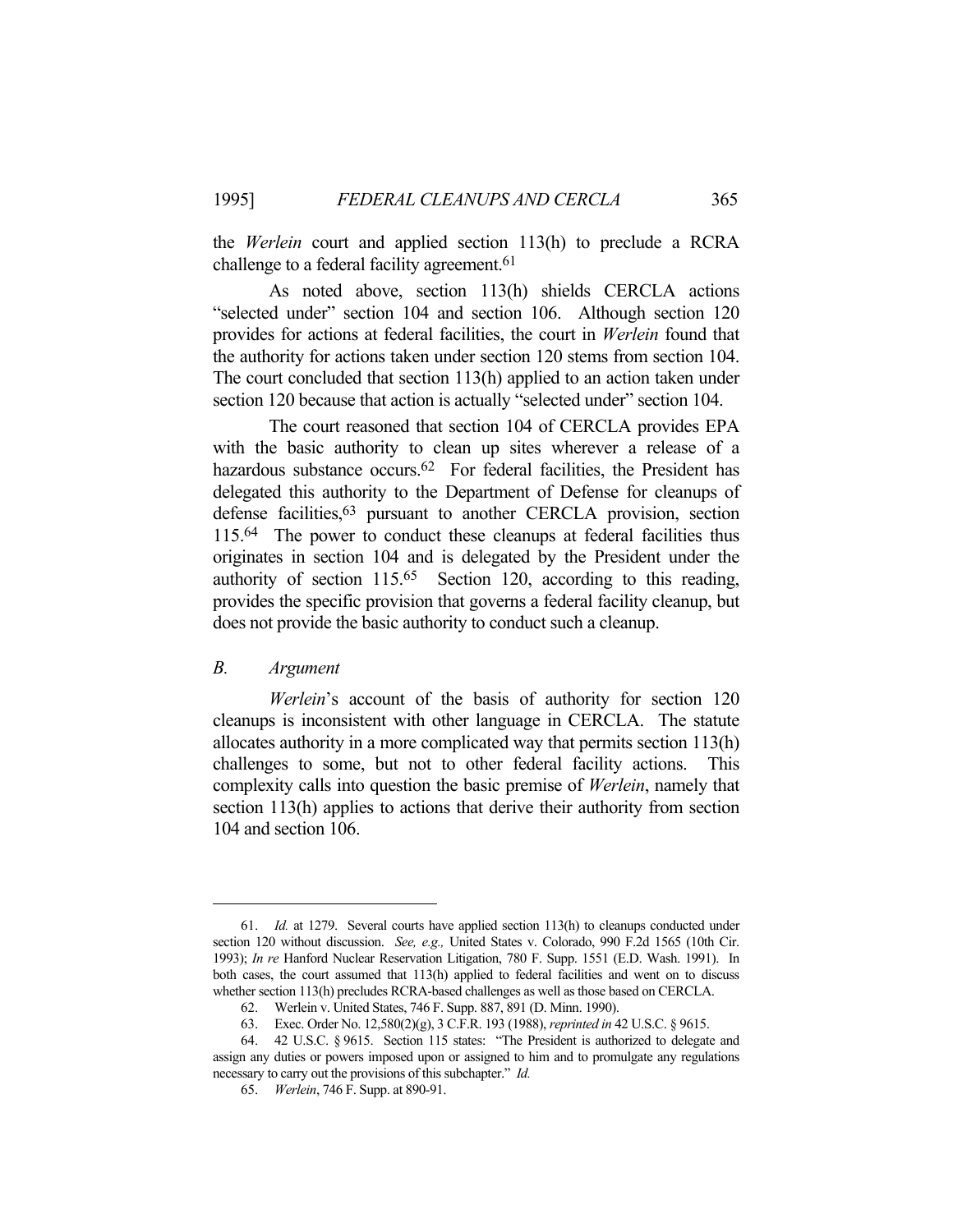#### 1. *Werlein*'s Reasoning is Incorrect

 Although *Werlein* asserted that all authority to conduct cleanup actions comes from section 104 and section 106, the language of section 120 implies that it also serves as a source of authority for such actions.66 Section 120(g) directs that "no authority vested in the Administrator under this section may be transferred, by executive order of the President or otherwise, to any other officer or employee of the United States or to any other person."67 Apparently, some authority comes from section 120 itself. This authority, unlike that in section 104, may not be delegated away from the EPA.

 By prohibiting delegation away from the EPA to another executive agency, such as the Department of Defense, section  $120(g)$ provides an important check on the amount of authority an agency can assume over cleanups at its own facility. This provision thus provides two potential constraints on an agency conducting a cleanup of its own facility: the agency may not itself assume section 120 authority vested in the EPA, and language of section 113(h) does not appear to bar challenges to actions taken at federal facilities under section 120.

 What authority comes from section 120 itself and is reserved for the EPA Administrator? Section 120 provides that the Administrator has the authority to conduct preliminary assessments and list facilities on the National Priority List,  $68$  to select remedial actions,  $69$  and to make agreements with potentially liable parties to conduct remedial actions.70

 Section 120 does not provide for removal actions, which are short term;71 it only addresses evaluations of the facility and long-term remedial actions. Thus, at federal facilities, although authority for removal actions comes from section 104 and section 106, remedial actions are governed by section 120.72 If, as *Werlein* held, the source of

 <sup>66.</sup> The *Werlein* court does not discuss this provision.

 <sup>67. 42</sup> U.S.C. § 9620(g).

 <sup>68.</sup> *Id.* § 9620(d).

 <sup>69.</sup> *Id.* § 9620(e)(2), (e)(4)(A).

 <sup>70.</sup> *Id.* § 9620(e)(6).

 <sup>71.</sup> For the distinction between removal and remedial actions, see 42 U.S.C. §§ 101(23)- (24).

 <sup>72.</sup> The *Werlein* opinion states that because section 104 applies to federal facilities, there is no reason that CERCLA would include a second section that empowers remedial actions. Werlein v. United States, 746 F. Supp. 887, 891-92 (D. Minn. 1990). The Werlein court seemed to misunderstand that Congress intended to divide the authority for recovery actions between the EPA and the other federal agency. *Id.* The apparent purpose of this division was to provide EPA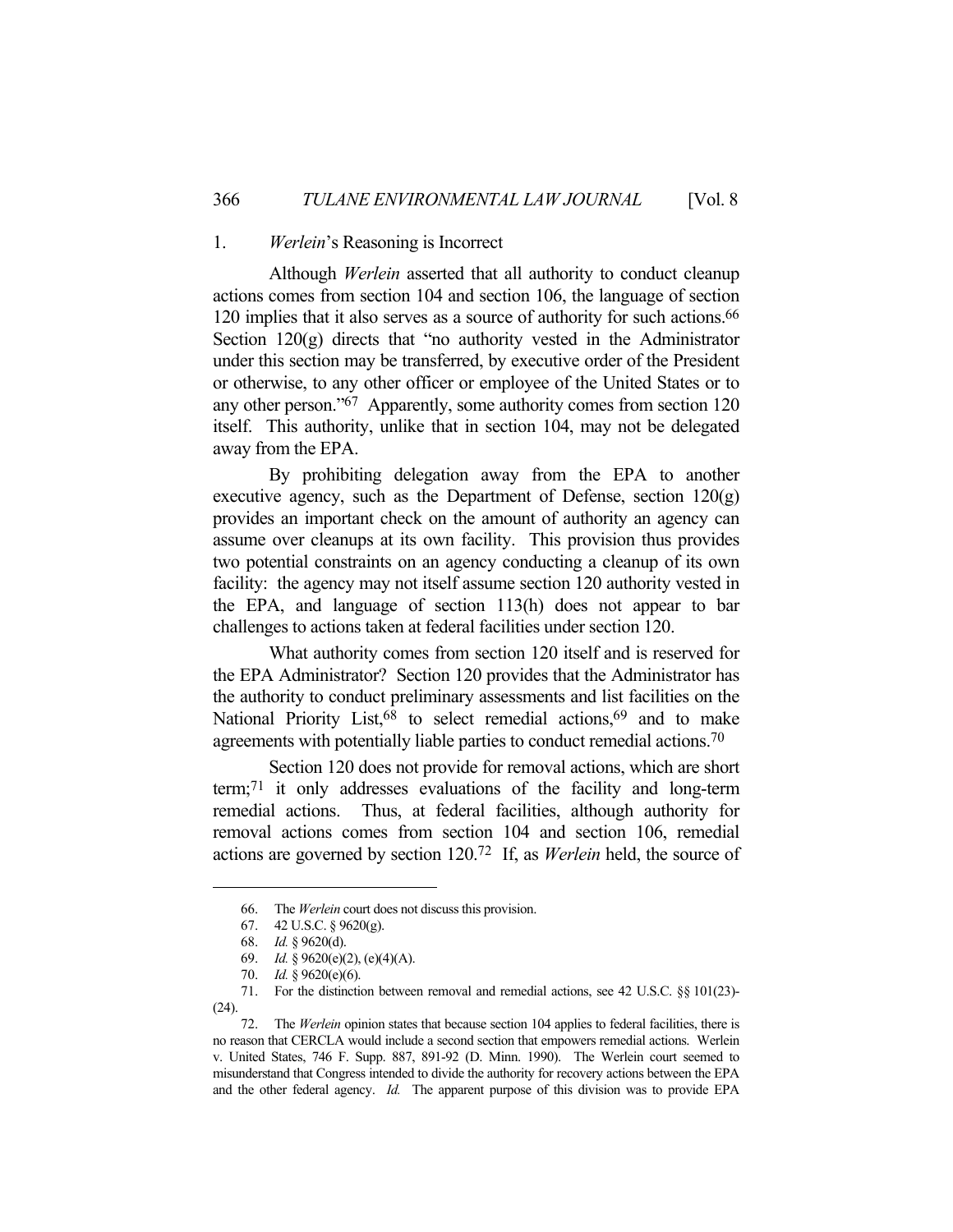authority is determinative, then this division of authority suggests that section 113(h) applies to removal actions, because they find their authority in section 104, but not remedial actions, which are based on section 120.73

 If *Werlein* correctly held that the source of authority determines whether or not section 113(h) bars a suit, it misapplied this rule. The plaintiffs challenged remedial actions selected under section 120 and incorporated into a federal facility agreement.74 The authority for that agreement came from section 120, not section 104.

2. Alternative Interpretations of Section 113(h) and Section 120

 The court may also have erred in looking to the source of authority to determine whether or not section 113(h) applies. This section discusses two alternative interpretations of the scope of section 113(h).

 In assuming that the source of *authority* determines whether or not section 113(h) applies, *Werlein* ignored the language of section 113(h), which denies jurisdiction over challenges to actions *selected* under section 104. Section 120 provides special selection procedures for remedial actions.75 Even if the power for such an agreement came from section 104, the remedy is selected under the special requirements of section 120.

 Second, despite the plain language of the statute, perhaps Congress' failure to include section 120 in the language of section 113(h) was unintentional. Under this analysis, Congress intended section 104 and section 106 to provide bases for all CERCLA actions, and did not think carefully about the language of section 120 that creates its own

oversight for remedial actions by preventing delegation of authority for those actions away from the EPA. *Id.* The *Werlein* court only contemplated the possibility that a separate source of authority would simply provide two bases of authority for the same agency. *Id.*

 <sup>73.</sup> Another CERCLA provision supports this distinction between removal and remedial actions at federal facilities. Section 111(e)(3) permits spending of fund money at federal facilities for removal actions under section 104, but not remedial actions. 42 U.S.C. § 9611(e)(3).

 <sup>74.</sup> *Werlein*, 746 F. Supp. at 891 n.1.

 <sup>75.</sup> Under section 120 the EPA and the agency head enter into an interagency agreement that provides for all remedial actions at the facility. *See* 42 U.S.C. §§ 9620(e)(2), (e)(4), (e)(6). The interagency agreement must include alternative remedial actions and the selection of a remedial plan by agreement or by the EPA if no agreement can be reached. If the remedial action is to be performed by another potentially responsible party, the agreement to take the action must be entered as a consent decree.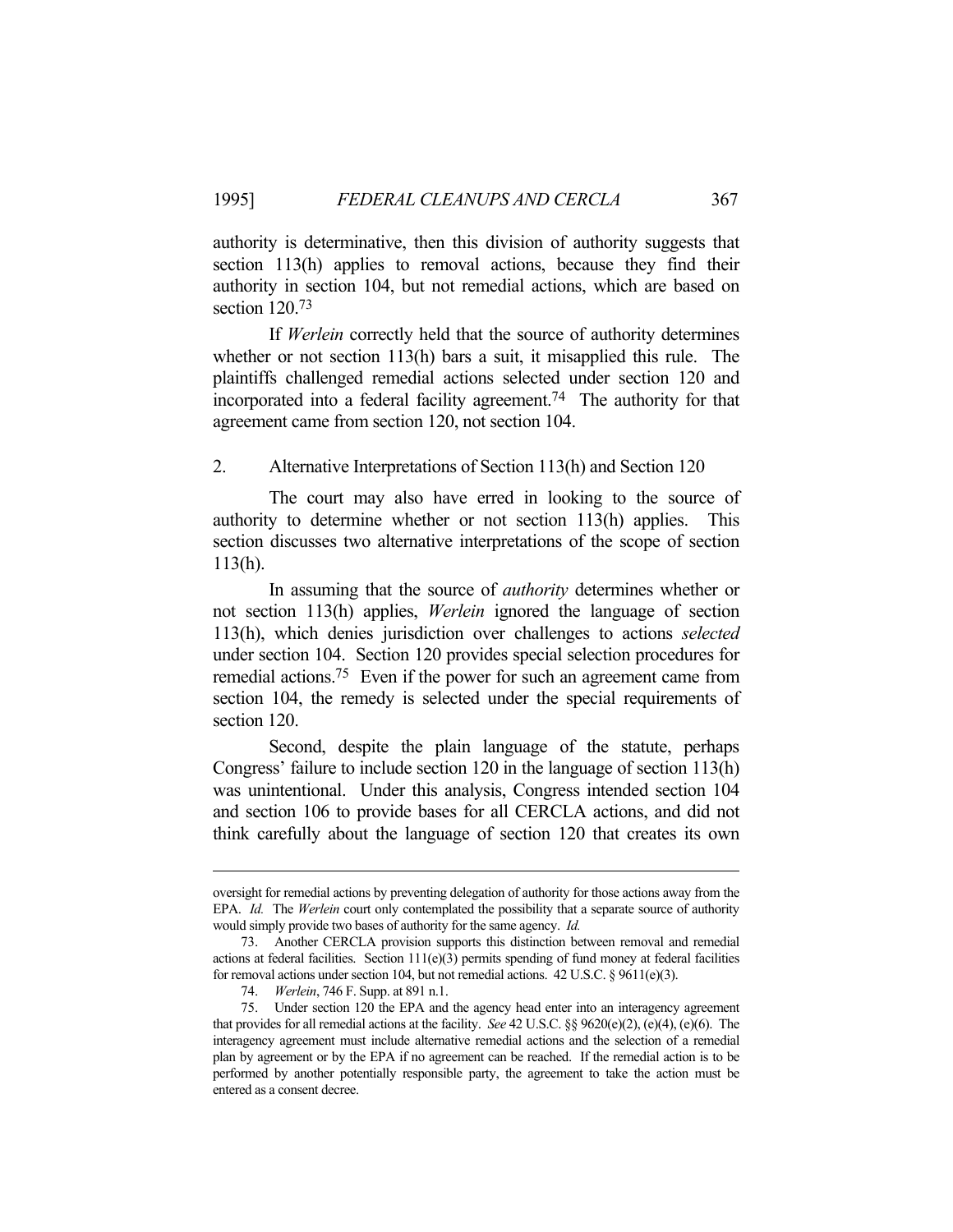basis of authority. Although the strength of this argument lies in its simplicity, neither the legislative history nor other provisions of the statute provide sufficient support for an interpretation that counters the plain language of the statute.

 The legislative history provides little guidance. Although the conference report discusses section 113(h), as do the House and Senate reports, none mention the relationship between Sections 113(h) and 120.76 Some general language from the floor debates supports applying section 113(h) to bar challenges to cleanups at federal facilities.<sup>77</sup> These comments do not appear in the written reports and provide weak authority for specific conclusions about the scope of section 113(h).

# *C. Conclusion: Section 120 Remedial Actions Fall Outside Section 113(h)*

 Several factors support limiting section 113(h) to exclude actions taken pursuant to the specific provision of section 120. Such actions include selection of a remedial plan, but not removal actions.

 First, this interpretation is most consistent with the plain language of section 113(h).78 Unlike *Werlein*, it gives meaning to Congress' exclusion of section 120 from section 113(h). This argument is particularly strong because Congress enacted section 120 and section 113(h) at the same time, and because another provision enacted in the Superfund Amendments and Reauthorization Act (SARA) includes

 <sup>76.</sup> The Report of the Energy and Commerce Committee states that the purpose of section 120 was to give states and citizens more control over facility cleanups. *See supra* note 25. Denying jurisdiction over challenges by such plaintiffs would seriously undermine this goal. On the other hand, section 120 provides for citizen and state participation in formulating interagency agreements, and drafters of the Report may have intended only to refer to these provisions. 42 U.S.C. §§ 9620(e)(1), (e)(2).

 <sup>77.</sup> Representative Glickman, for example, stated that "[t]he timing of review section covers all lawsuits, under any authority, concerning the response actions that are performed by the EPA and other Federal agencies." This language, in context, seems directed at collateral lawsuits, not at extension of section 113(h) to federal facilities. But because most actions taken by "other Federal agencies" would presumably occur on federal facilities, under section 120, this remark suggests that Congressman Glickman at least believed that section 113(h) extended to section 120 cleanups. 132 CONG.REC. H9582 (daily ed. Oct. 8, 1968).

 <sup>78.</sup> The text of a statute provides the most important basis for interpretation. CASS R. SUNSTEIN, AFTER THE RIGHTS REVOLUTION: RECONCEIVING THE REGULATORY STATE 114 (1990); William N. Eskridge, Jr. & Philip P. Frickey, *Statutory Interpretation as Practical Reasoning*, 42 STAN.L.REV. 321, 354-55 (1990).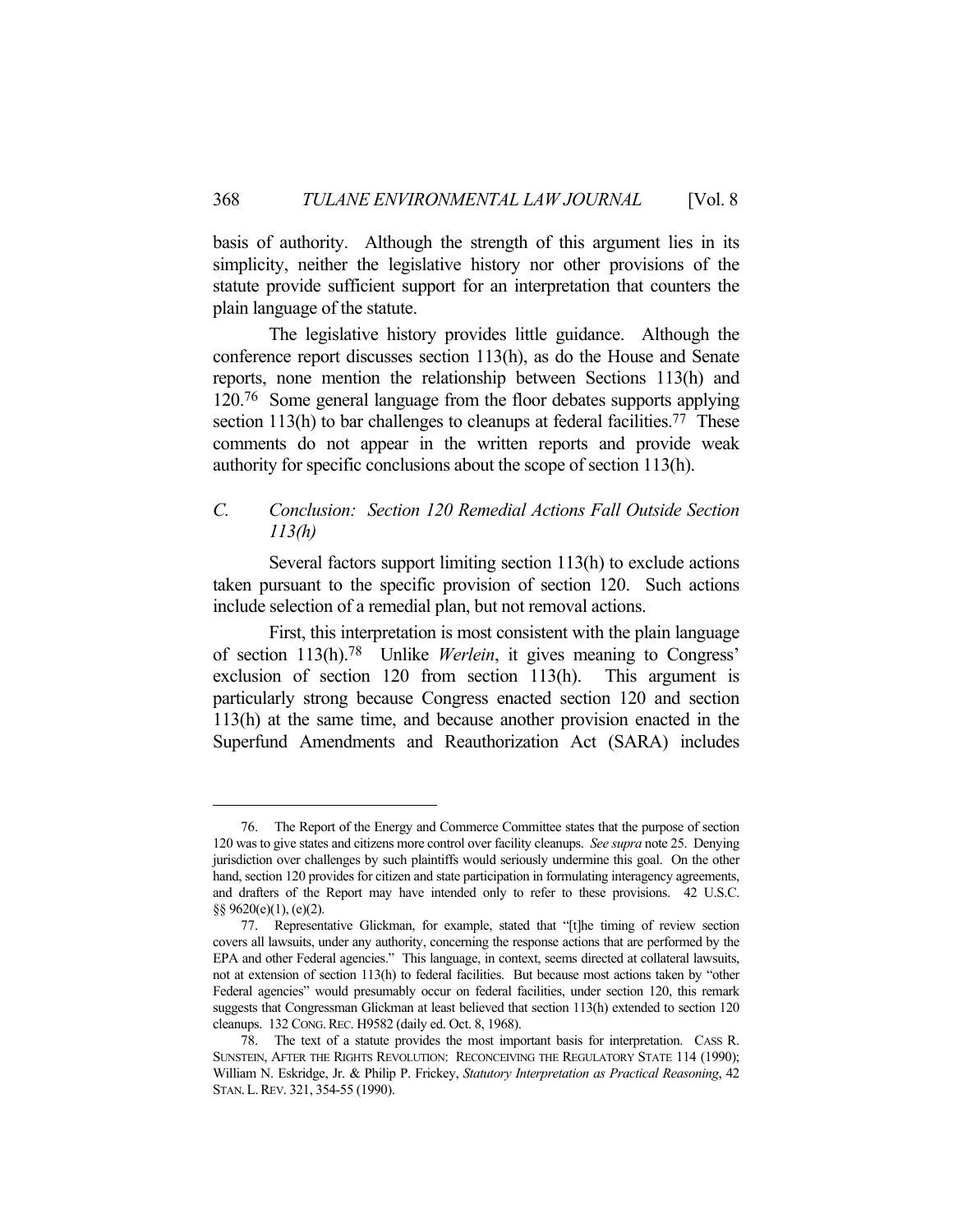section 120 in language similar to that of section 113(h).<sup>79</sup> The distinction between remedial actions secured under section 106 and remedial actions at federal facilities created by another SARA provision also supports this reading.80 This could also explain why Congress did not elaborate on the relationship between section 113(h) and section 120: drafters believed that exclusion of section 120 from the language of section 113(h) made their intent clear.

 Second, CERCLA directly funds removal but not remedial actions at federal facilities. Although CERCLA funds long-term, remedial actions at private facilities, it does not do so at federal facilities.81 Money for remedial actions at federal facilities must come from the agency that operates the facility.82 That CERCLA's funding provisions distinguish between removal and remedial actions supports a reading of section 113(h) that also distinguishes between removal and remedial actions.

 Third, applying section 113(h) to removal but not remedial actions also makes sense as a matter of policy. For short, temporary actions, the agency should act quickly without outside legal interference. For such actions the agency has authority under section 104, delegated under section 115 within the protection of section 113(h). When it acts pursuant to section 104, the agency stands in the shoes of the EPA, and can thus use CERCLA authorized funds just as the EPA would.83 For removal measures, directed at temporary containment and abatement of the hazard, the agency needs to act quickly and effectively. Therefore, in these circumstances, it should be free from lawsuits.

 <sup>79.</sup> The language of section 117 supports this reading by distinguishing among remedial actions under §§ 104, 106, 120 and 122. *See* 42 U.S.C. §§ 9604, 9606, 9620, 9622. Section 113(h), on the other hand, refers only to actions under §§ 104 and 106. *Id.* § 9613(h). Congress added section 117 in 1986, with sections 113(h) and 120. This reasoning supports excluding § 122 consent decrees from § 113(h). The Ninth Circuit rejected a similar argument in Fairchild Semiconductor Corp. v. United States E.P.A., 984 F.2d 283, 287-88 (9th Cir. 1993).

 <sup>80. 42</sup> U.S.C. § 9621. This indicates that Congress created different enforcement mechanisms at federal and nonfederal facilities. Federal facilities fell under section 120, but outside of § 106. This makes sense because section 120 provides for EPA enforcement against a federal agency (through an interagency agreement), and because section 120 also provides that nonfederal parties involved at federal facilities may conduct cleanups only under section 122, pursuant to section 106.

 <sup>81.</sup> *Id.* § 9611(e)(3).

 <sup>82.</sup> Section 111(e)(1) creates a few narrow exceptions. *Id.* § 9611(e)(1).

 <sup>83.</sup> Gaydosh, *supra* note 33, at 31.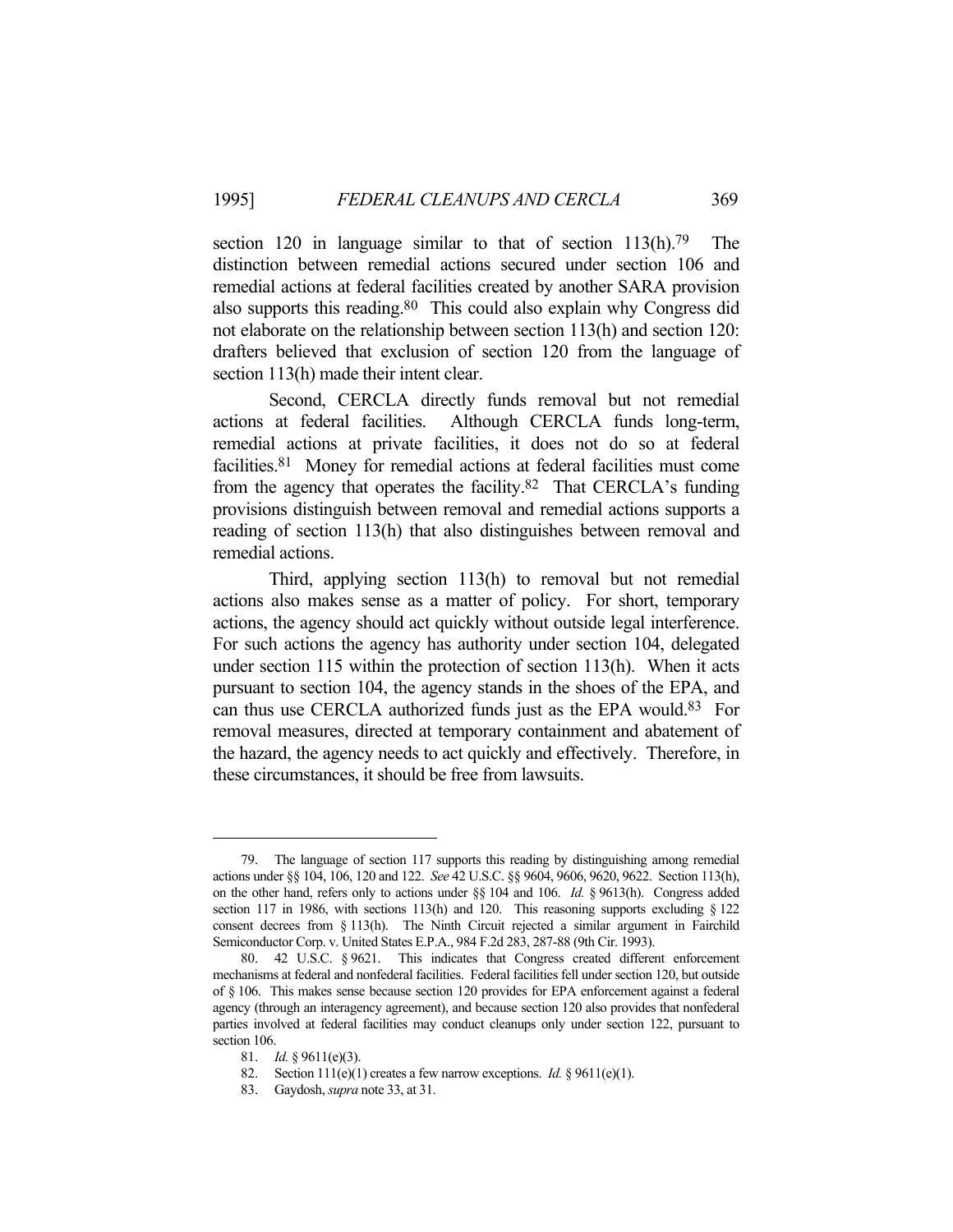Remedial measures, however, are permanent solutions. They are the product of a longer selection process and are funded by the agency itself. Selection of such remedial action cannot be delegated from the EPA to the other agency. The delay in reviewing challenges to remedial actions is less serious since immediate action is authorized under section 104. The need for review is greater as well: the remedial action is a permanent remedy, negotiated here between two branches of the Executive.

 Although remedial actions at private facilities are shielded from legal challenges by section 113(h), even they are subject to review in certain circumstances. For remedial actions between the EPA and private potentially responsible parties, the agreement must be entered as a consent decree,<sup>84</sup> which provides for some judicial oversight and is open to some challenges by private parties notwithstanding section 113(h).85

 By applying section 113(h) to all actions taken at federal facilities, courts have prevented oversight of federal facility cleanups. A more narrow application of section 113(h), which would deny jurisdiction over challenges to some, but not all such recovery actions is more consistent with the language and structure of CERCLA. For the remedial actions at federal facilities that come within section 113(h), a second question remains: does the jurisdictional bar apply to challenges based on RCRA as well as those based on CERCLA itself?

# III. PRECLUSION OF RCRA SUITS AT FEDERAL FACILITIES

 Several lower courts have concluded that section 113(h) also bars RCRA-based challenges to remedial actions. These courts incorrectly generalized from early decisions under the Administrative Procedure Act (APA), and ignored the language of both CERCLA and RCRA that provides for careful coordination between the statutes. A recent Tenth Circuit decision recognized this coordination, however, and limited the scope of section 113(h) over RCRA actions. Although section 113(h) potentially bars RCRA challenges to cleanups at both private and federal facilities, this conflict between section 113(h) and RCRA arises more often, and with greater importance at federal rather than at private facilities.

 <sup>84. 42</sup> U.S.C. §§ 104(a), 122(a), 122(d)(1)(A).

 <sup>85.</sup> *Id.* § 122(m).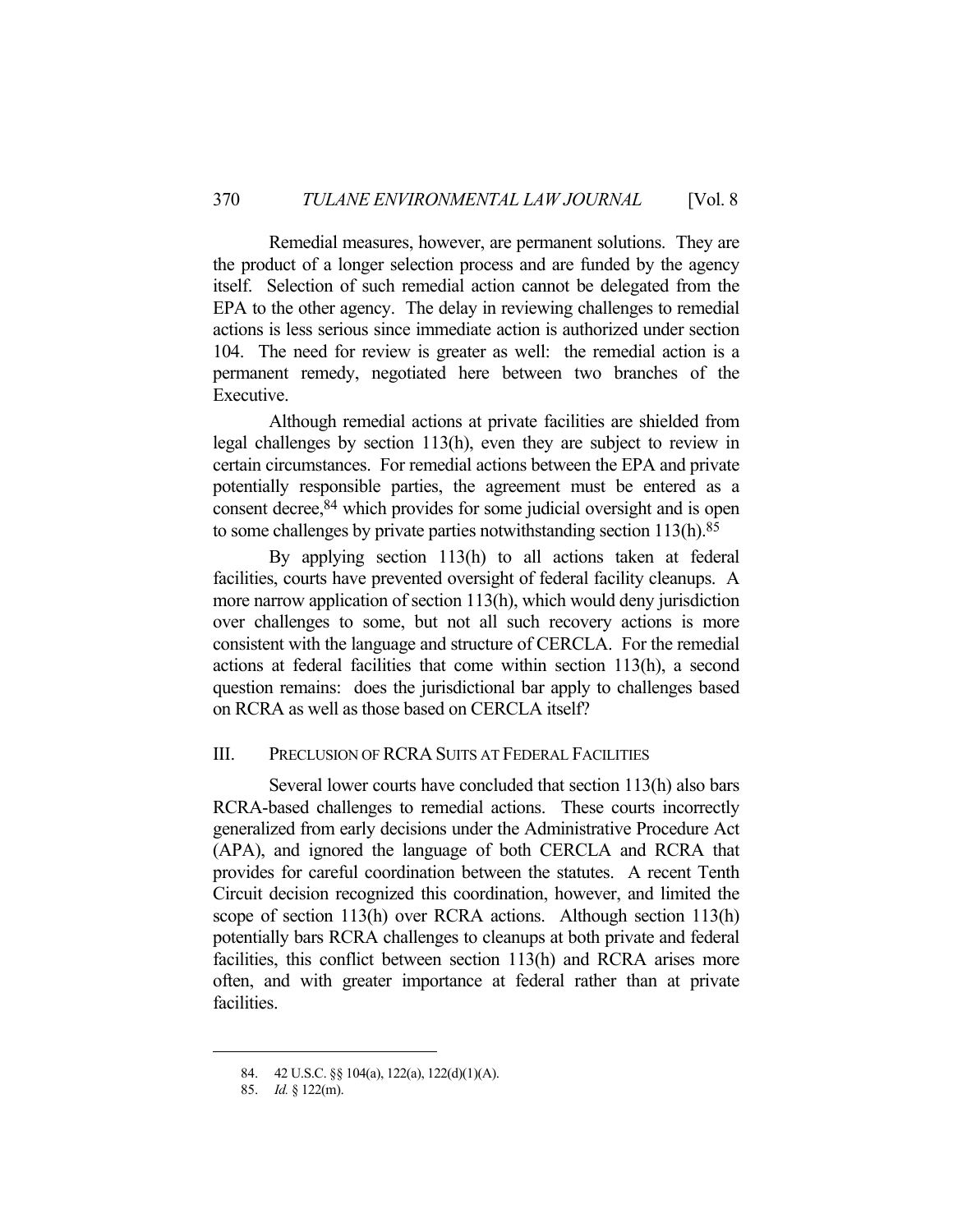# *A. The First Collateral Challenges: Administrative Procedure Act Cases*

 Many early plaintiffs challenging CERCLA based on collateral statutes did so under the APA,<sup>86</sup> which provides a general cause of action for parties aggrieved by federal agency action.87 If Congress expressly forecloses judicial review, however, the APA does not provide a basis for jurisdiction.<sup>88</sup>

 Superfund litigants have used the APA to sue under statutes that do not explicitly provide a cause of action.89 Because the APA cannot confer jurisdiction if a statute precludes judicial review, the courts have looked to section 113(h) to determine whether or not Congress intended to prevent the action in question. Later cases that considered challenges based on RCRA, which does provide its own cause of action, misapplied the APA precedent to support the conclusion that Congress intended section 113(h) to bar all collateral challenges based on any statute, including RCRA.90

In *Schalk v. Reilly*,<sup>91</sup> the plaintiff challenged a CERCLA consent decree that provided for incineration of toxic waste removed from the site.92 Plaintiffs asserted that the remedy violated the National Environmental Policy Act (NEPA).93 Because NEPA does not itself grant a statutory right of review, the plaintiff argued that the APA established such a right. The court looked to section 113(h) to determine if CERCLA foreclosed review of the action. The NEPA action

 <sup>86.</sup> Administrative Procedure Act, Pub. L. No. 89-554, 80 Stat. 378 (1966) (codified as amended at 5 U.S.C. §§ 701-706 (1988).

 <sup>87.</sup> *Id.* § 702.

 <sup>88.</sup> *Id.* § 701(a)(1); Block v. Community Nutrition Inst., 467 U.S. 340, 352-53 (1984).

 <sup>89.</sup> Schalk v. Reilly, 900 F.2d 1091 (7th Cir. 1990); Boarhead Corp. v. Erickson, 923 F.2d 1011 (3d Cir. 1991). Plaintiffs have also used the APA to waive sovereign immunity, Voluntary Purchasing Groups v. Reilly, 889 F.2d 1380 (5th Cir. 1989), and to seek review of actions contrary to CERCLA, but for which CERCLA provides no specific cause of action. Alabama v. United States E.P.A., 871 F.2d 1548 (11th Cir. 1989).

 <sup>90.</sup> For a general discussion of § 113(h) and challenges based on collateral statutes, see Healy, *supra* note 24, at 56-87. Healy considers challenges based on the bankruptcy code and the APA, but not RCRA. Consistent with the conclusion drawn in this article, Healy argues that the courts have not carefully considered the goals of competing statutes when applying section 113(h). *See generally* Healy, *supra* note 23.

 <sup>91. 900</sup> F.2d 1091 (7th Cir. 1990).

 <sup>92.</sup> *Id.* at 1093.

 <sup>93.</sup> National Environmental Policy Act (NEPA) of 1969, Pub. L. No. 91-190, 83 Stat. 852 (codified as amended at 42 U.S.C. §§ 4321-4347 (1988).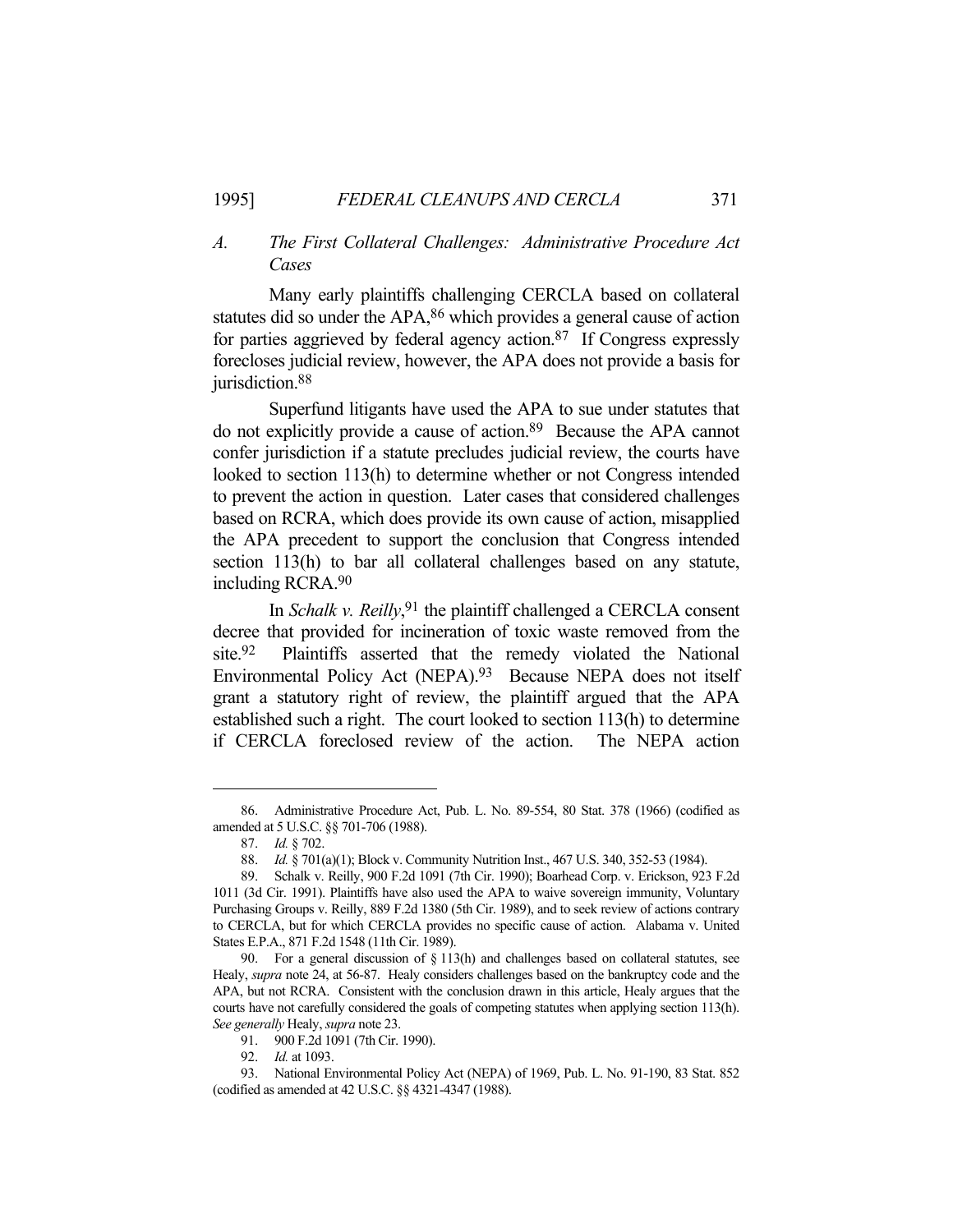challenged the procedure used to select a remedy, and the remedy itself, so the court concluded that section 113(h) barred review under NEPA.94

Dictum in at least one APA case suggested that section 113(h) barred not only APA challenges, but also any challenges under other statutes. In *Boarhead Corp. v. Erickson*, 95 the plaintiffs challenged a proposed CERCLA cleanup of a farm which they claimed had special historical significance, as violative of the National Historic Preservation Act (NHPA).96 The *Boarhead* plaintiffs had to rely on the APA,97 and the court could have followed *Schalk*'s narrow reasoning to deny jurisdiction. But the court explained that Congress had "balanced the problem of irreparable harm" under the National Historic Preservation Act against "the interest in removing the hazard of toxic waste from Superfund sites."98 The *Boarhead* court thus read the general language of section 113(h) to mean that Congress considered and rejected *all* challenges to CERCLA actions.99

# *B. Analysis: Position of the Courts*

 Most courts have relied on the language in the *Boarhead* decision and the other APA cases to conclude that Congress intended with section 113(h) to bar any challenge to a CERCLA cleanup. Courts have failed to discuss the specific language in RCRA and CERCLA that addresses how the statutes should interact. One Tenth Circuit decision, *United States v. Colorado*, 100 relying on this language, concluded that Congress provided for some RCRA causes of action at CERCLA cleanups. Two subsequent

 <sup>94.</sup> *Schalk*, 900 F.2d at 1097.

 <sup>95. 923</sup> F.2d 1011 (3d Cir. 1991).

 <sup>96.</sup> National Historic Preservation Act (NHPA), Pub. L. No. 89-665, 80 Stat. 915 (1966) (codified as amended at 16 U.S.C. §§ 470-470w-6. (1988 & Supp. IV 1993).

 <sup>97.</sup> *Boarhead*, 923 F.2d at 1017 n.11. The court appeared to find that although the Historic Preservation Act provided a cause of action, the plaintiffs needed to invoke the APA to waive sovereign immunity. Even if the decision bars a NHPA cause of action under section 113(h), its conclusions are sweeping, and the case provides poor precedent for RCRA-based causes of action.

 <sup>98.</sup> *Id.* at 1023.

 <sup>99.</sup> One commentator has criticized the *Boarhead* court for being "too much the servant of overbroad language" and argued that the categorical language of section 113(h) does not suggest that Congress carefully weighed the rights under both statutes. Healy, *supra* note 23, at 56-87. Another commentator suggests that the legislative history supports the court's conclusion that Congress intended with 113(h) to generally preclude all other rights of action. Chris Schatzman, Note, Boarhead Corporation v. Erickson: *CERCLA Precludes the Use of Other Statutes to Challenge EPA Cleanup Actions*, 32 NAT. RESOURCES J. 977 (1992)

 <sup>100. 990</sup> F.2d 1565 (10th Cir. 1993).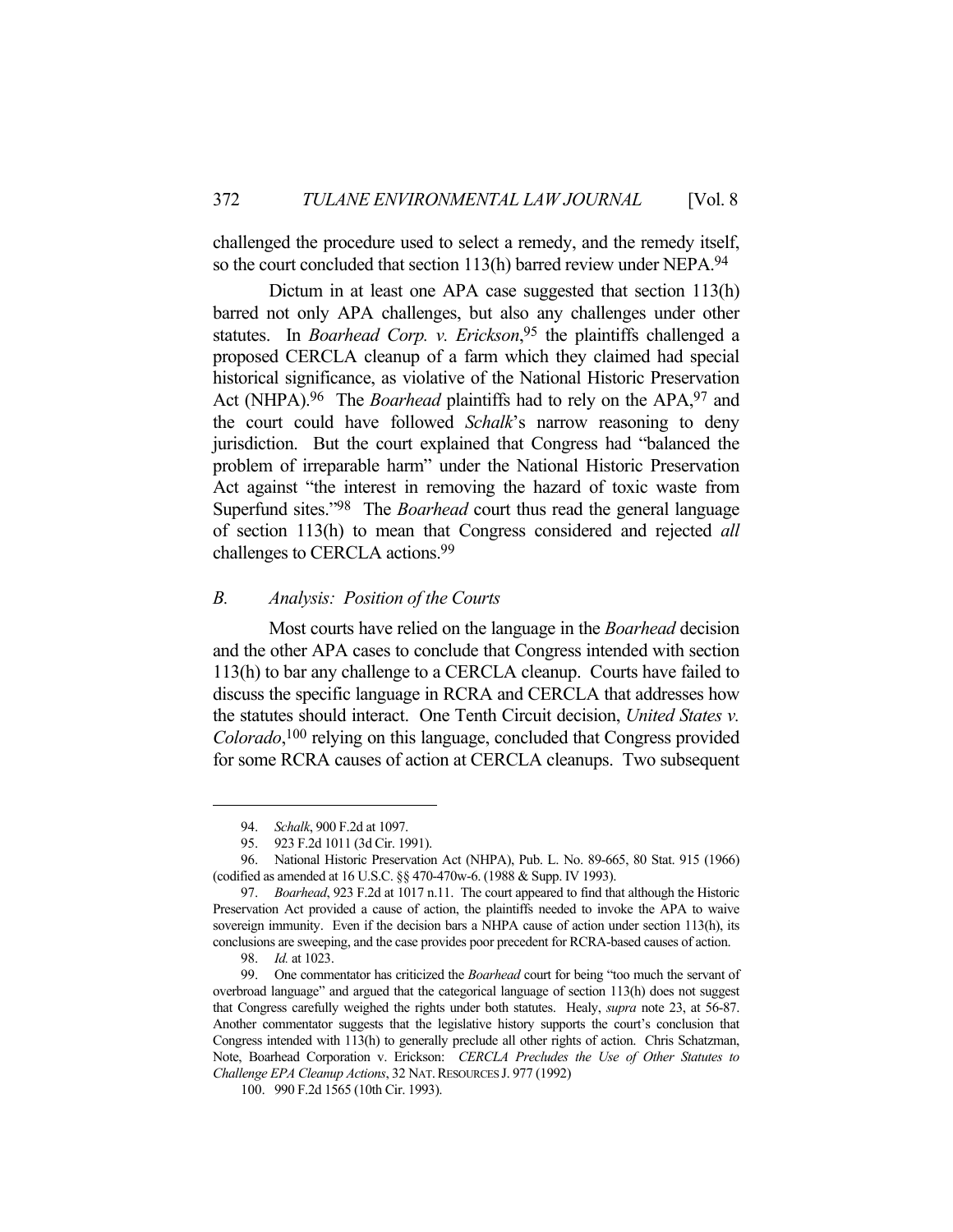cases that did not follow *Colorado* failed to acknowledge the split of authority over when section 113(h) denies jurisdiction over RCRA suits.

#### 1. Early Decisions Denying Jurisdiction Over RCRA Actions

*Werlein v. United States*, 101 the first case to consider a RCRA challenge under section 113(h), provided authority for most decisions that followed. In *Werlein*, the plaintiffs sought injunctive relief under RCRA to expedite a federal facility cleanup conducted under a section 120 interagency agreement. First, the court cited *Schalk* and the broad language of *Boarhead* asserting that Congress had sought to deny all challenges until completion of the remedial action.102 The court then looked to the legislative history of SARA, quoting the floor remarks of Senator Thurman in which he stated that section 113(h) "covers *all lawsuits, under any authority*, concerning the response actions that are performed by the EPA."103 Finally, *Werlein* noted that the plaintiffs cited no legislative history suggesting that section 113(h) applies only to CERCLA.104

 The Seventh Circuit reached the same conclusion a few months later in *North Shore Gas Co. v. EPA*. 105 The court held that plaintiff North Shore, a public utility, lacked standing, but also concluded that section 113(h) withdrew jurisdiction over both RCRA and NEPA actions.106 Although RCRA provides a cause of action, whereas NEPA actions must depend on the APA, the court cited *Schalk*, a NEPA case, and in one sentence dispensed with both actions.107 Like *Werlein*, the *North Shore Gas* court applied the APA precedent broadly, ignoring differences between APA and RCRA causes of action.

 <sup>101.</sup> Werlein v. United States, 746 F. Supp. 887 (D. Minn. 1990).

 <sup>102.</sup> *Id.* at 893. The court then cited the district court opinion in Reardon v. United States, 731 F. Supp. 558 (D. Mass. 1990) which found that Congress intended section 113(h) to bar even constitutional claims. *Id.* The Court of Appeals reversed the lower court on this point, holding that Congress did intend "challenge" to include a constitutional challenge to the statute itself. Reardon v. United States, 947 F.2d 1509, 1517 (1st Cir. 1991).

 <sup>103.</sup> *Werlein*, 746 F. Supp. at 894 (quoting 132 CONG. REC. § 14929 (daily ed. Oct. 3, 1986)).

 <sup>104.</sup> *Id.* at 894. Some remarks of Senator Stafford suggest that section 113(h) should only bar CERCLA actions. *See* Schatzman, *supra* note 99, at 993.

 <sup>105. 930</sup> F.2d 1239 (7th Cir. 1991).

 <sup>106.</sup> *Id.* at 1244-45.

 <sup>107.</sup> *Id. See supra* note 91 and accompanying text.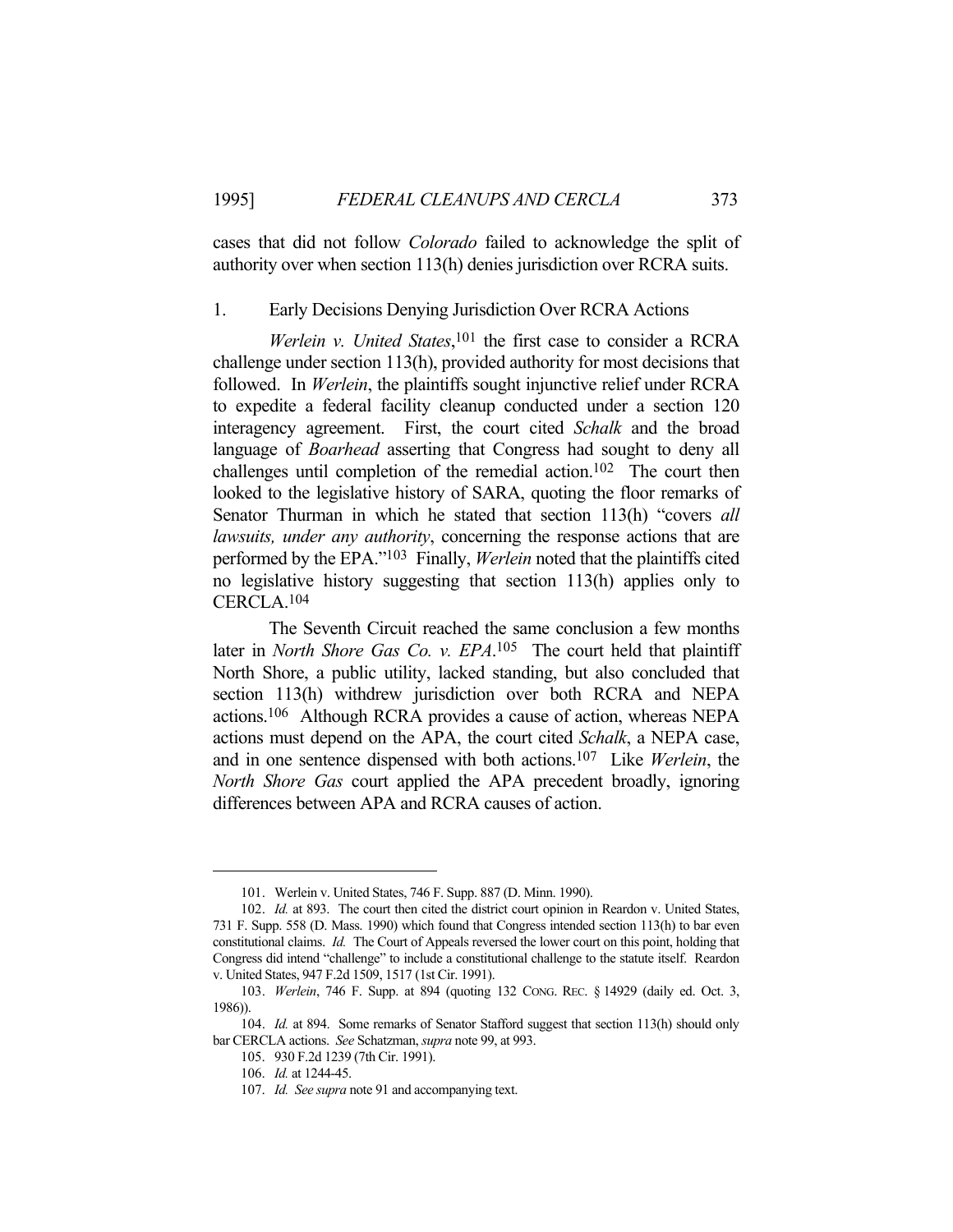*Reynolds v. Lujan*, 108 a 1992 district court case, followed *Werlein*. The plaintiffs in *Reynolds* sued the Bureau of Land Management to force the agency to comply with RCRA requirements at a federally owned landfill.109 The *Reynolds* opinion quoted extensively from *Werlein*, 110 cited *Boarhead Corp. v. Erickson* and the district court decision in *United States v. Colorado*, 111 and concluded that section 113(h) barred all the RCRA causes of action. Although the *Reynolds* opinion considered language in RCRA that arguably bars some RCRA causes of action, it ignored the language, discussed below in the *Colorado* opinion, that supports other RCRA causes of action.<sup>112</sup>

#### 2. The Tenth Circuit Decision

 In *United States v. Colorado*, the Tenth Circuit concluded that Congress did not intend to preclude all RCRA actions with section 113(h).113 The case concerned clean up of the Rocky Mountain Arsenal, a federal facility operated by the Department of the Army.114 The plaintiff, the state of Colorado, sought to enjoin alleged violations by the Army of state RCRA laws.<sup>115</sup> The District Court denied the Army's motion to dismiss under section 113(h) and granted an injunction, partly based on section  $120(a)(4)$ .<sup>116</sup> The Army responded by placing the

 115. Under RCRA, states may develop their own solid waste plans in lieu of the federal RCRA laws. The EPA must authorize these state plans if they meet certain criteria. 42 U.S.C. §§ 6941, 6943, 6947. The EPA has issued lengthy regulations governing the development and implementation of state plans. 40 C.F.R. § 233 (1994).

 116. Colorado v. United States Dep't of the Army, 707 F. Supp. 1562 (D. Colo. 1989). Section 120(a)(4) provides that "state laws concerning removal and remedial actions" shall apply to federal facilities when such facilities are not included on the National Priorities List. The District Court read this to mean that state RCRA laws did not apply to a site listed on the NPL. The Court of Appeals rejected this reliance on § 120(a)(4) because it found that Congress did not intend the provision to include state or federal RCRA laws. United States v. Colorado, 990 F.2d 1565, 1579 (10th Cir. 1993).

 <sup>108. 785</sup> F. Supp. 152 (D.N.M. 1992).

 <sup>109.</sup> *Id.* at 153.

 <sup>110.</sup> *Id.* at 153-54.

 <sup>111.</sup> The 10th Circuit reversed. United States v. Colorado, 990 F.2d 1565 (10th Cir. 1993).

 <sup>112.</sup> *Reynolds*, 785 F. Supp. at 154. The *Reynolds* plaintiffs also argued that one of their RCRA actions because the Bureau of Land Management, not the "Administrator" performed the response action. *Id.* This argument has broad implications, particularly for federal facilities, but discussion of it is beyond the scope of this article.

 <sup>113. 990</sup> F.2d 1565 (10th Cir. 1993) (italics in original).

 <sup>114.</sup> The Army used the facility to produce mustard gas, napalm, and other chemical weapons to test explosives. It leased part of the facility to Shell Oil which produced and disposed of pesticides at the site. Peters, *supra* note 39, at 10419.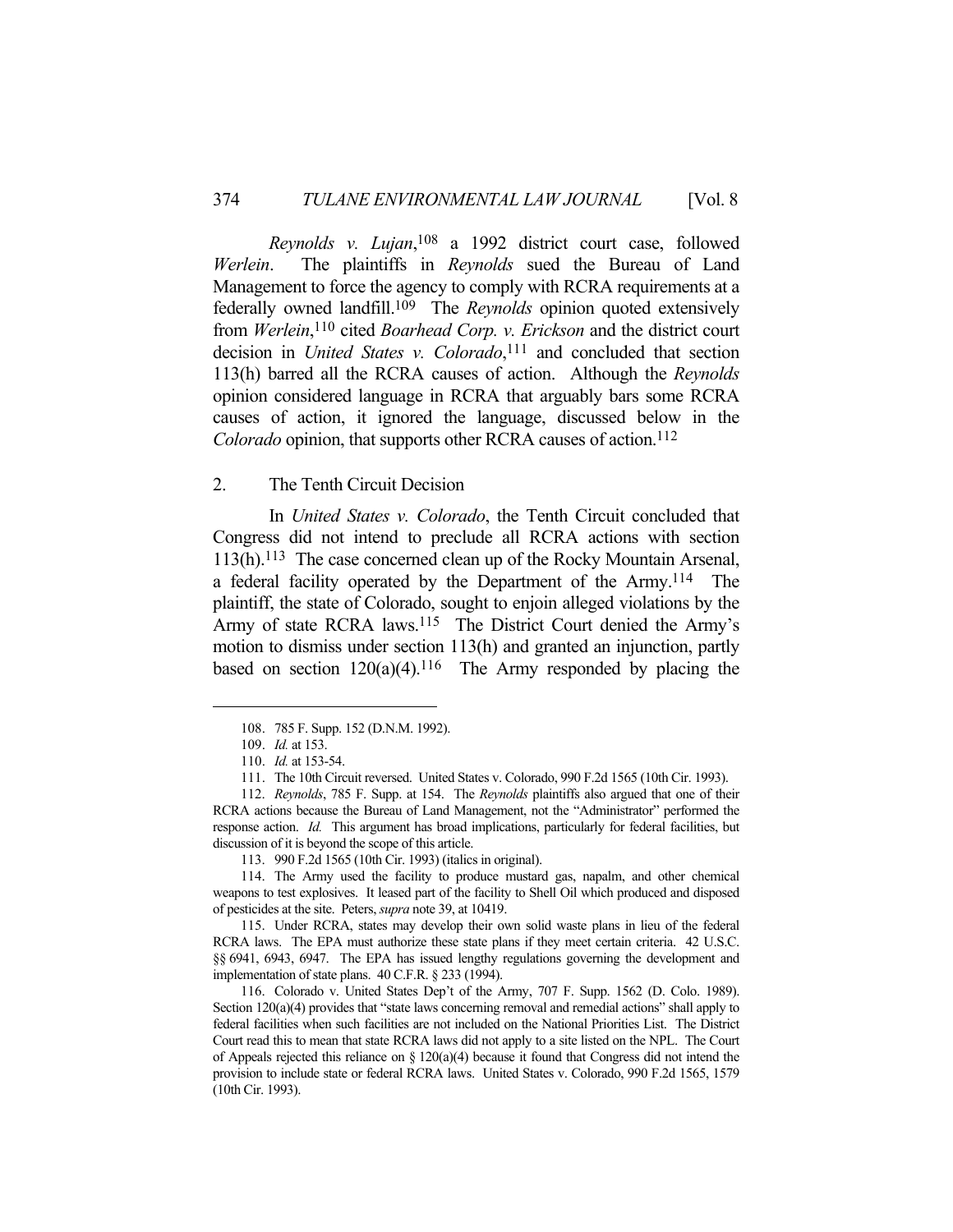facility on the NPL and filing an action to nullify the compliance order, which the District Court granted.<sup>117</sup>

 The Tenth Circuit reversed, holding that section 113(h) did not bar Colorado's RCRA action against the Department of the Army. Distinguishing the APA cases, the *Colorado* court concluded that RCRA actions must be treated differently under section 113(h) than actions brought under other statutes. First, the court argued that Congress specifically intended that CERCLA should work in conjunction with other hazardous waste laws,<sup>118</sup> citing two provisions of CERCLA in support. The first provision, CERCLA section 152(d), states that CERCLA does not modify any obligation to comply with other hazardous waste laws.<sup>119</sup> The other, CERCLA section 114(a), provides that nothing in CERCLA preempts a state from imposing its own requirements with respect to hazardous substances.120

 Second, the court distinguished RCRA actions from the action brought in *Boarhead*. 121 Unlike the plaintiff in *Boarhead*, Colorado was not a potentially responsible party and did not seek to stay the CERCLA remedial action. The court found most convincing the distinction that the section 113(h) bar as applied in *Boarhead* did not modify the responsibilities of a responsible party with respect to releases of hazardous substances and did not prevent a state from imposing additional requirements with respect to release of hazardous substances. Thus, while *Boarhead* did not run afoul of section 114(a) and section 152(d), the *Colorado* court concluded that preventing a RCRA action under state authorized law would most certainly do so.

 Third, *Colorado* noted that RCRA itself evinces congressional purpose with regard to sites undergoing CERCLA cleanups. RCRA provides that certain suits, those under RCRA section 7002(a)(1)(A) to

 <sup>117.</sup> United States v. Colorado, No. 89-C-1646 (D. Colo. 1991). For more history of this case, see Manus, *supra* note 1.

 <sup>118.</sup> *Colorado*, 990 F.2d at 1575.

 <sup>119. 42</sup> U.S.C. § 9652(d). "Nothing in [CERCLA] shall affect or modify in any way the obligations or liabilities of any person under other Federal or State law, including common law, with respect to releases of hazardous substances or other pollutants or contaminants." *Id.*

 <sup>120. 42</sup> U.S.C. § 9614(a). "Nothing in [CERCLA] shall be construed or interpreted as preempting any State from imposing any additional liability or requirements with respect to the release of hazardous substances within such State." *Id.*

 <sup>121.</sup> *Colorado*, 990 F.2d at 1576.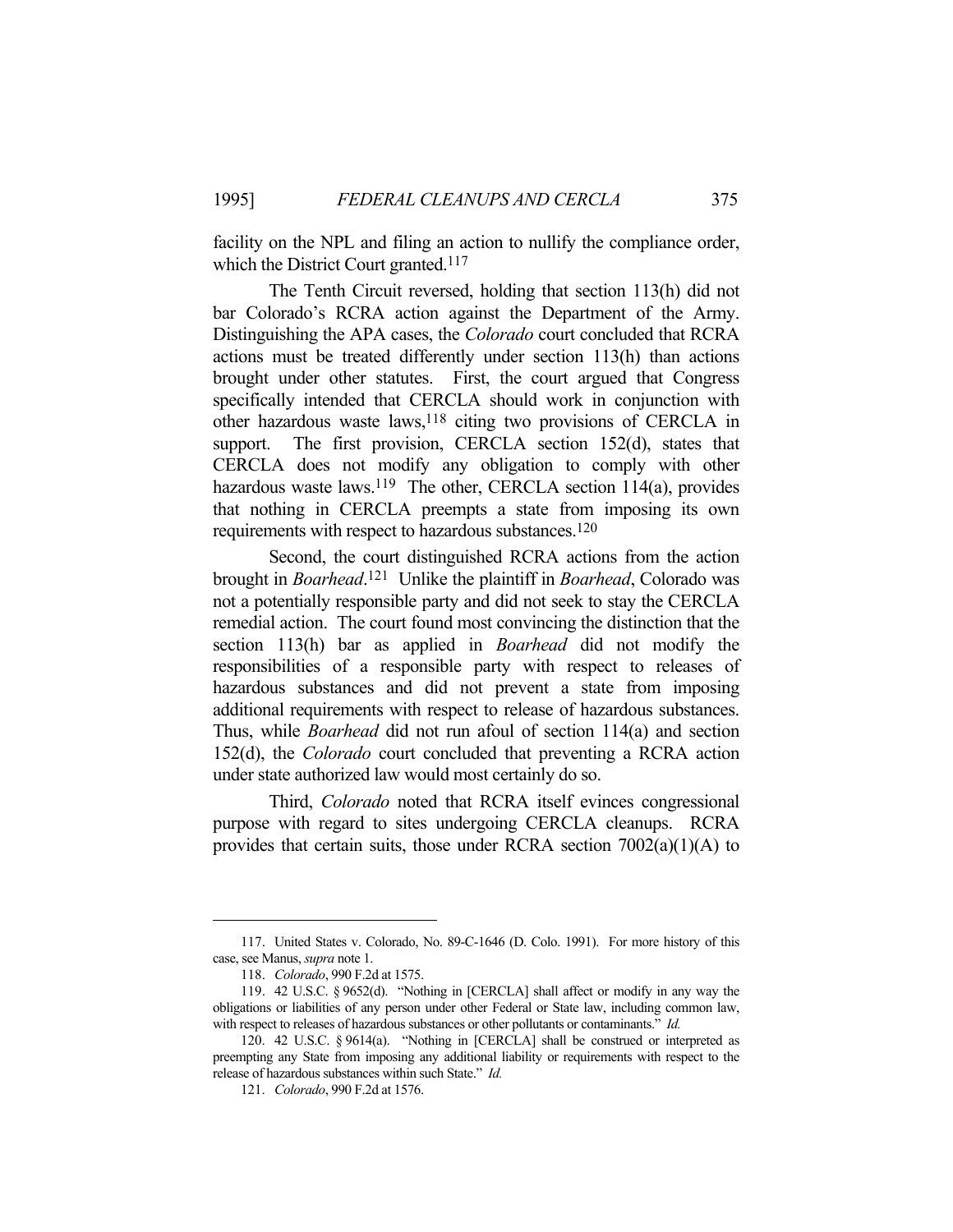enforce permits or standards,<sup>122</sup> may go forward unless the state or EPA has already brought an enforcement action.<sup>123</sup> Suits under RCRA section 7002(b)(1)(B), directed against anyone contributing to an "imminent and substantial endangerment,"<sup>124</sup> are specifically barred if a CERCLA cleanup is underway.125 Thus, Congress distinguished between RCRA imminent hazard suits, prohibited at sites undergoing CERCLA response actions, and RCRA enforcement suits, which are not barred at such sites.

 For the reasons discussed above, *Colorado* found that Congress did not intend section 113(h) to bar all RCRA enforcement actions. Based on this finding, the court held that section 113(h) did not prevent Colorado's suit to force the federal government to comply with an order issued pursuant to the EPA authorized RCRA laws in Colorado.

### 3. *Colorado* and other RCRA based Section 113(h) Cases

 Two cases barred RCRA section 7002(a)(1)(A) actions under section 113(h) after the Tenth Circuit decided *Colorado*. In *Heart of America Northwest v. Westinghouse Hanford Co.*, 126 the Eastern District of Washington found that section 113(h) denied it jurisdiction to hear an action brought under RCRA section  $7002(a)(1)(A)$ . At issue was an interagency agreement between the Department of Energy and the EPA to provide for cleanup of the Hanford nuclear facility. The court found that the interagency agreement designed to comply with both RCRA and

 <sup>122.</sup> This section provides that any person may commence a civil action "against any person (including (a) the United States, and (b) any other governmental instrumentality or agency, to the extent permitted by the eleventh amendment to the Constitution) who is alleged to be in violation of any permit, standard, regulation, condition, requirement, prohibition, or order which has become effective pursuant to this chapter." 42 U.S.C. § 6972(a)(1)(A).

<sup>123.</sup> The section states: "No action may be commenced under subsection  $(a)(1)(A)$  or this section (B) if the Administrator or State has commenced and is diligently prosecuting a civil or criminal action in a court of the United States or a State to require compliance with such permit, standard, regulation, condition, requirement, prohibition, or order." 42 U.S.C. § 6972(b)(1)(B).

 <sup>124.</sup> Under this section, any person may bring a civil action "against any person, including the United States and any other governmental instrumentality or agency, to the extent permitted by the eleventh amendment to the Constitution, and including any past or present generator, past or present transporter, or past or present owner or operator of a treatment, storage, or disposal facility, who has contributed or who is contributing to the past or present handling, storage, treatment, transportation, or disposal of any solid or hazardous waste which may present an imminent and substantial endangerment to health or the environment. . . ." 42 U.S.C.  $\S 6972$  (a)(1)(B).

<sup>125.</sup> This provision states that no action may be commenced under subsection  $(a)(1)(B)$  if the administrator is actually engaged in CERCLA removal action and is diligently proceeding with a remedial action. 42 U.S.C. § 6972(b)(2)(B)(ii). A similar provision bars such suits if a state is conducting a CERCLA cleanup. 42 U.S.C. § 6972 (b)(2)(C).

 <sup>126. 820</sup> F. Supp. 1265 (E.D. Wash. 1993).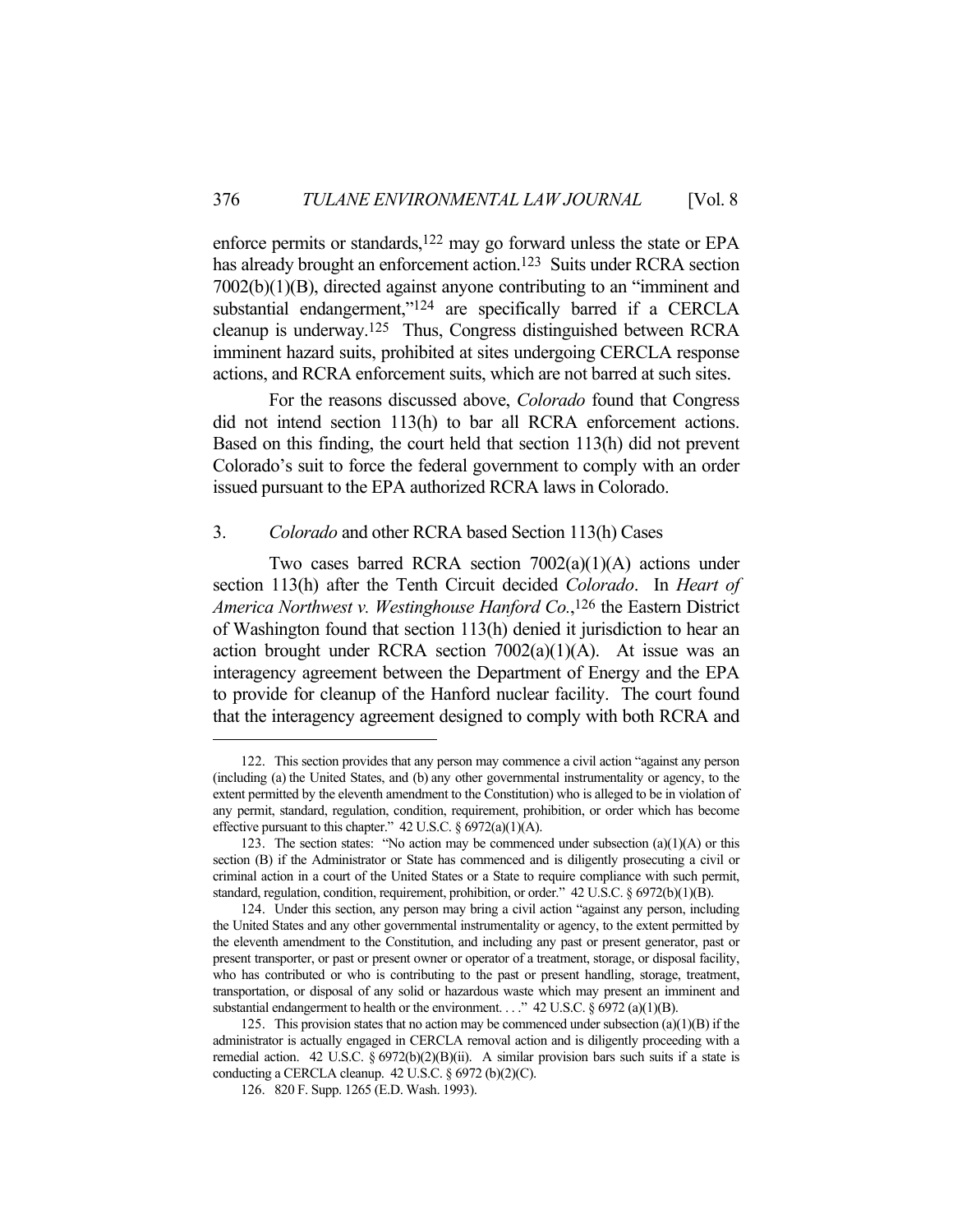CERCLA was "a single integrated CERCLA remedial plan."127 Because the agreement was therefore a CERCLA plan, the court found that section 113(h) barred any RCRA enforcement actions.

 This decision illustrates the power of section 113(h) to prevent review of federal facility cleanups. Here, the agencies in question acknowledged and sought to comply with their responsibilities under two environmental statutes: RCRA and CERCLA. The court, however, characterized the cleanup agreement as a CERCLA remedial plan and then barred any suit that would "arguably interfere in a pragmatic sense" with the plan.<sup>128</sup> Under this reasoning, any cleanup that the government conducts in conjunction with a CERCLA cleanup is immune from not only challenges that would create a delay, but also from any challenge, based on any law, related in any way to the cleanup in question. 129

 In two short sentences *Heart of America* distinguished the *Colorado* decision, confining it to cases in which a state brought the action.130 Because a citizen group had brought suit in *Heart of America*, the court found that the *Colorado* decision was not controlling. They missed the point. Although Colorado did not sue under section  $7002(a)(1)(A)$ , the RCRA citizen suit provision used by the plaintiffs in *Heart of America*, the Tenth Circuit found that Colorado's suit was not barred, in part because actions under section  $7002(a)(1)(A)$  were not barred by section 113(h).<sup>131</sup> The *Heart of America* court did not discuss this conflict with the Tenth Circuit's decision in *Colorado*.

 In the second case, *Arkansas Peace Center v. Arkansas Dept. of Pollution Control*, 132 the Eighth Circuit also held that section 113(h) bars jurisdiction over suits brought under section 7002(a)(1)(A). The court began by pointing to *Schalk v. Reilly*133 and *Alabama v. United States* 

 <sup>127.</sup> *Id.* at 1279.

 <sup>128.</sup> *Id.* at 1284.

 <sup>129.</sup> The RCRA suit in *Heart of America Northwest* sought compliance with notice provisions that govern certain hazardous releases. *Id.* at 1284. The court did not find that compliance with these provisions would delay or undermine the cleanup in progress. It found only that the agreement "arguably addressed" the notice provisions, and in contradiction, that requiring the defendants to supply the notice required by RCRA "would arguably interfere in a pragmatic sense with the information dissemination procedures established under the [agreement]." *Id.* at 1283.

 <sup>130.</sup> *Id.* at 1282.

 <sup>131.</sup> United States v. Colorado, 990 F.2d 1565, 1577 (10th Cir. 1993).

 <sup>132. 999</sup> F.2d 1212 (8th Cir. 1993).

 <sup>133. 900</sup> F.2d 1091, 1095 (7th Cir. 1990).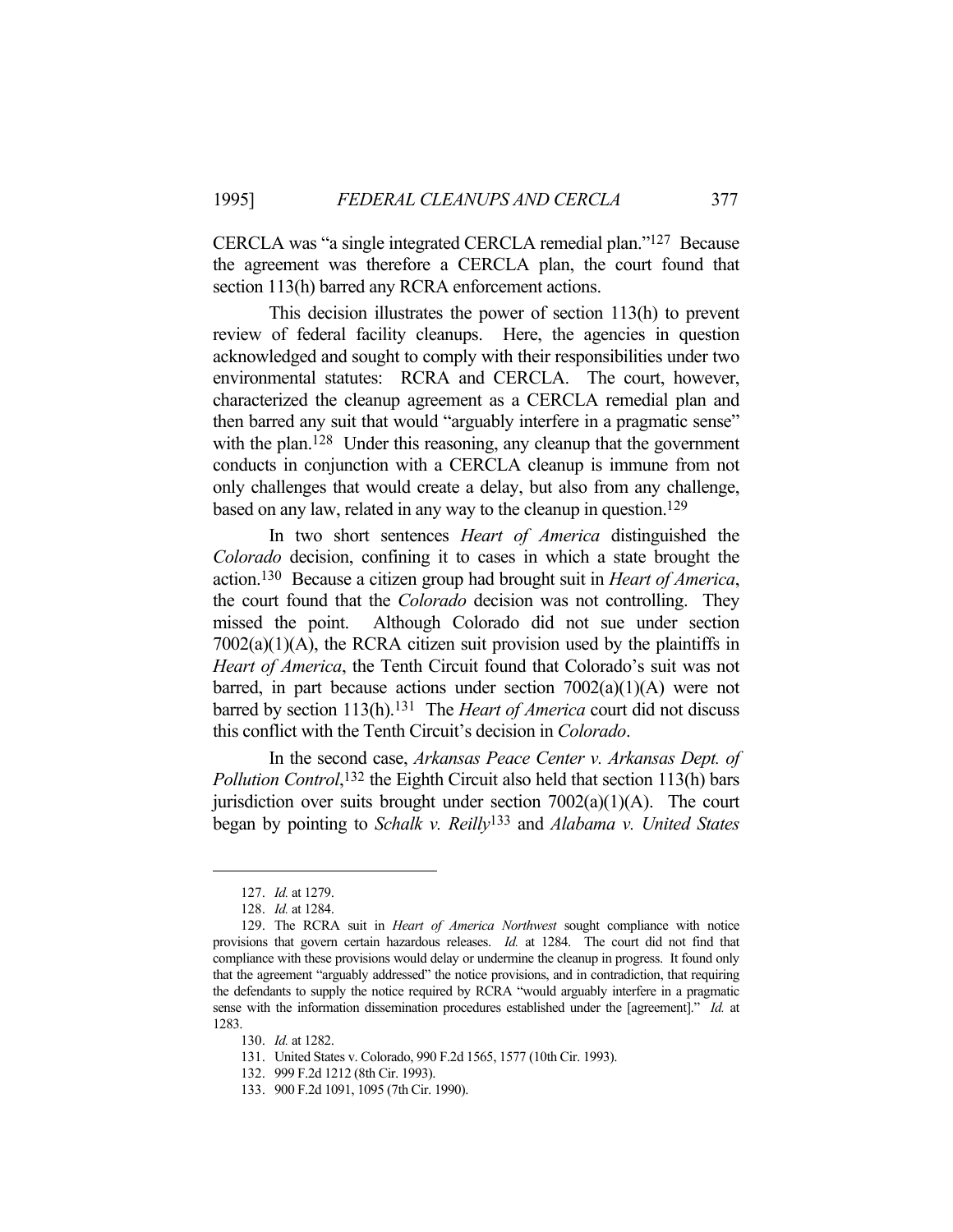*Environmental Protection Agency*, 134 both of which barred CERCLA citizen suits under section  $113(h)$ .<sup>135</sup> It ignored the distinction between CERCLA and RCRA citizen suits recognized by *Colorado.*

 Finally, the court pointed to language in RCRA that precludes some RCRA suits where a CERCLA cleanup has commenced.<sup>136</sup> This analysis ignores the other provision of RCRA, section  $7002(a)(1)(B)$ , which permits other RCRA causes of action, notwithstanding a CERCLA cleanup, including the section  $7002(a)(1)(A)$  cause of action asserted by the plaintiffs. Indeed, as the *Colorado* decision noted, the provision that precludes one kind of RCRA citizen suit if a CERCLA cleanup is underway implies that the other RCRA citizen suits may go forward, notwithstanding such a cleanup.

*Arkansas Peace Center* distinguished *Colorado* based on its reference to CERCLA section 114(a) which provides that CERCLA does not prevent a state from imposing additional liability for hazardous waste releases. The opinion does not discuss the other RCRA sections, especially section 152(d), on which the *Colorado* court also relied. Most importantly, the Eighth Circuit ignored the language in RCRA, on which the *Colorado* court relied, which allows some RCRA actions despite concurrent CERCLA actions.

 The Eighth Circuit's opinion in *Arkansas Peace Center*, and the other cases discussed, conflict with the *Colorado* decision. The disagreement centers narrowly around whether or not CERCLA, in section 113(h), denies jurisdiction over RCRA actions brought under RCRA section  $7002(a)(1)(A)$ . More broadly, the courts are divided on the basic issue of whether or not section 113(h) generally denies jurisdiction over all challenges, or if RCRA and other hazardous waste actions sometimes create exceptions to this general bar.

# *C. Analysis: Section 113(h) Does Not Bar RCRA Section 7002(a)(1)(A) Actions*

 Actions to enforce RCRA requirements could provide important oversight of some aspects of federal facility cleanups. When the courts

 <sup>134. 871</sup> F.2d 1548 (11th Cir. 1989).

 <sup>135.</sup> *Arkansas Peace Center*, 999 F.2d at 1217. In *Schalk*, the plaintiffs sued under NEPA. 990 F.2d 1091 (7th Cir. 1990). In *Alabama*, the state and citizens thereof brought claims based on CERCLA and the Constitution. 871 F.2d 1548 (11th Cir. 1989).

 <sup>136.</sup> *Arkansas Peace Center*, 999 F.2d at 1216-17.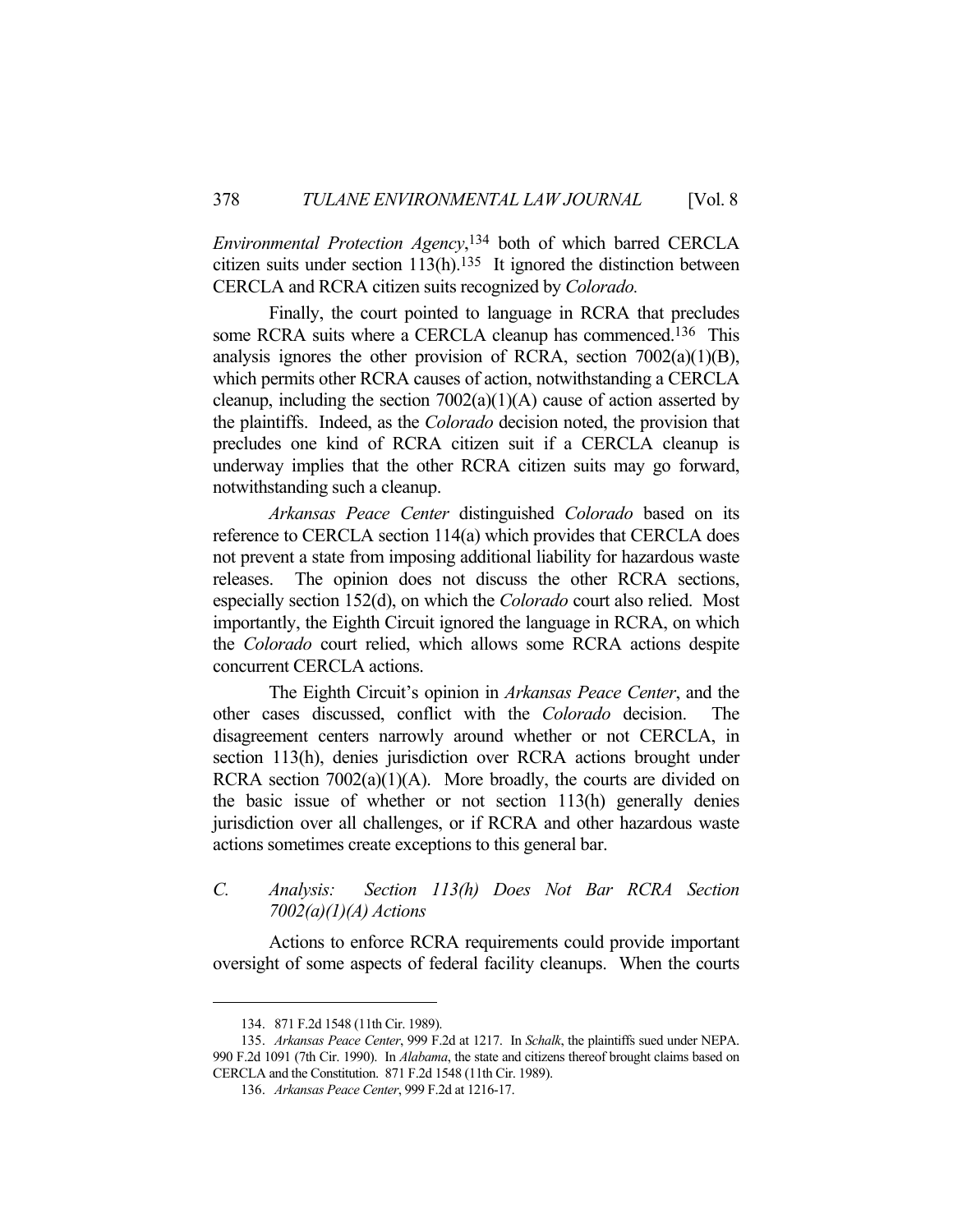apply section 113(h) at federal facilities, challenges brought under other statutes provide the only potential source of such oversight. But with the exception of the Tenth Circuit, the courts have used section 113(h) to bar such actions.<sup>137</sup> This section examines when this withdrawal of jurisdiction is appropriate. It first looks briefly at the language and legislative history of CERCLA and RCRA, then it discusses the possible distinction between a citizen plaintiff and state plaintiff.

# 1. Statutory Language

 The language of RCRA and CERCLA, considered together, support the conclusion that section 113(h) does not automatically bar all RCRA actions. Courts have based such a bar on the broad language of section 113(h) which excludes jurisdiction under federal and some state law "to review *any* challenges" (emphasis added). Inclusion of state law, one court noted, demonstrated a clear intent to extend section 113(h) beyond CERCLA itself. Considered with the legislative history, the courts have correctly concluded that section 113(h) does bar actions beyond those brought under CERCLA, but have incorrectly generalized this conclusion to include all such challenges.

 The *Colorado* decision relied on several CERCLA provisions to conclude that section 113(h) does not bar all RCRA actions. Most importantly, section 152(d) and section 114(a)138 indicate Congress' intention that nothing in Superfund should effect liability under laws regulating hazardous substances. Congress thus singled out hazardous waste laws for deference, but not other laws such as the Historic Preservation Act or NEPA. Moreover, in CERCLA Congress singled out RCRA itself with reference to federal facilities. At such facilities, section 120(i) provides that nothing in section 120 impairs RCRA obligations of the federal government, including RCRA corrective obligations.139 While section 120(i) does not apply to section 113(h), it at least indicates Congress's concern with coordinating RCRA and CERCLA.

 <sup>137.</sup> This article does not discuss a broader question raised by *Colorado* which is also of great importance to federal facilities: to what extent do federal CERCLA cleanups pre-empt the ability of states to engage in a cleanup at the same site? *See* Manus, *supra* note 1, at 327. This article discusses whether section 113(h) prevents state or private plaintiffs from bringing CERCLA and RCRA enforcement actions at federal facilities.

 <sup>138.</sup> *See supra* notes 119-120.

 <sup>139.</sup> *See supra* note 54.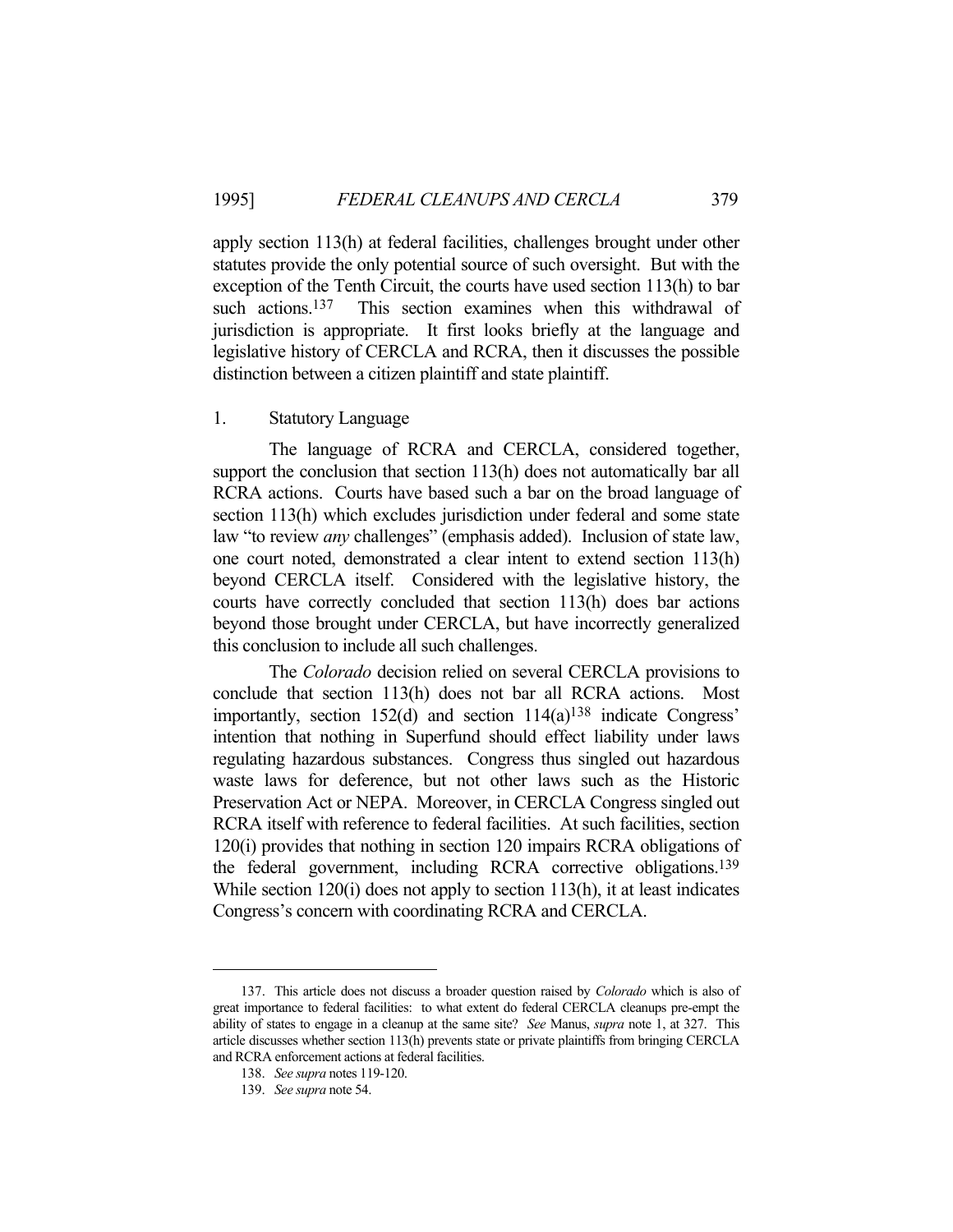Finally, the plain language of RCRA permits some RCRA actions at CERCLA sites and forbids others. While actions to enforce permits are allowed under section  $7002(a)(1)(A)$ , notwithstanding a CERCLA cleanup, actions against persons contributing to imminent and substantial endangerment are not. Thus the language of both RCRA and CERCLA allow for some RCRA actions at CERCLA sites.

# 2. Legislative History

 The legislative history that speaks to the issue of section 113(h) and actions brought under collateral statutes is unclear and does not support an intent opposed to the language of the statutes.<sup>140</sup> The strongest, and most frequently cited language comes from the Senate floor, not from the conference or committee reports. Although this language generally supports applying section 113(h) to collateral challenges, it does not undermine the statutory language that excludes RCRA challenges.

 The SARA Conference Report provides little clarification about section 113(h) and collateral challenges. It dwells in relative detail on the scope of the section 113(h)(4) citizen suit exception, and then states that "Section 113(h) is not intended to affect in any way the rights of persons to bring nuisance actions under State law with respect to releases or threatened releases of hazardous substances. . . ."141 One commentator interprets this legislative nugget to mean that section 113(h) precludes judicial review except over nuisance suits and the exceptions enumerated by section 113(h).142 This argument turns easily on its head. Section 113(h) does not state that it excludes nuisance suits, yet it does. Congress may have provided for other exceptions not in the provision itself.

 Some courts have relied on isolated statements made during floor debate asserting that section 113(h) precludes all lawsuits under any authority.143 These courts have afforded this general language, not

 <sup>140.</sup> For a more detailed look at the legislative history of section 113(h) with regard to collateral statutes, *see* Schatzman, *supra* note 100. The author concludes that Congress intended to bar actions under such challenges but does not discuss the language or history of CERCLA and RCRA specifically.

 <sup>141.</sup> H.R. CONF. REP. No. 962, 99th Cong., 2d Sess. 224 (1986), *reprinted in* 1986 U.S.C.C.A.N. 3317.

 <sup>142.</sup> *See* Schatzman, *supra* note 99.

 <sup>143.</sup> Werlein v. United States, 746 F. Supp. 887 (D. Minn. 1990), *vacated in part on other grounds*, 793 F. Supp. 898 (D. Minn. 1992).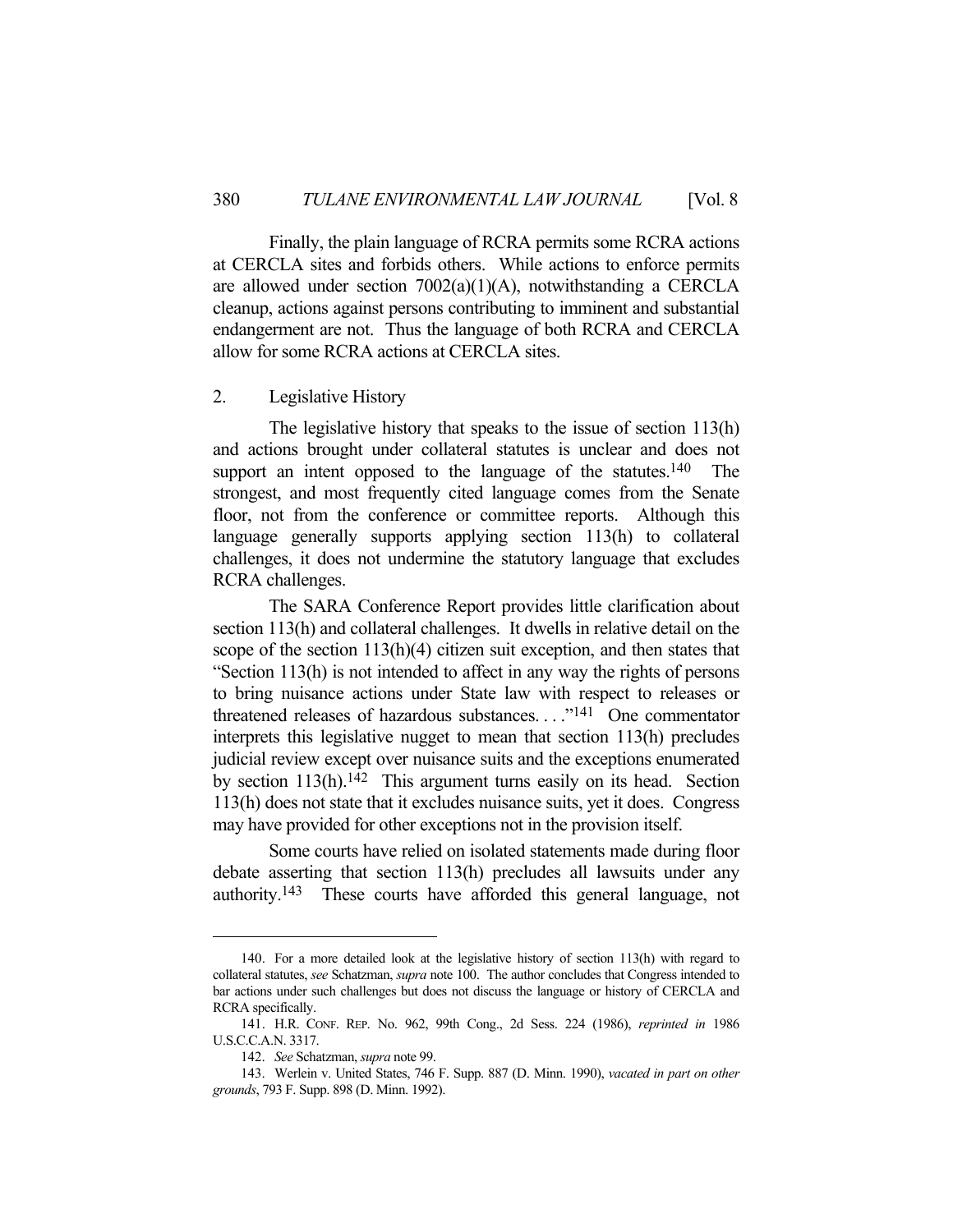duplicated in the written reports, far too much weight in deciding that section 113(h) precludes RCRA actions.<sup>144</sup> Such comments provide weak authority and do not undermine the specific language in CERCLA that refers to compliance with RCRA and hazardous waste laws.

 The legislative history mentions RCRA infrequently. The original Superfund law contained section 152(d) and section 114(a), which provide that CERCLA does not modify obligations under other hazardous waste laws, which includes RCRA. Indeed, Congress proposed Superfund itself initially as an amendment to RCRA.145 This suggests, as the language of the statutes suggests, that Congress intended RCRA and CERCLA to function together, not that CERCLA section 113(h) eviscerates RCRA challenges.

 The plain language of RCRA and CERCLA allows some RCRA actions at Superfund cleanups despite section 113(h). Courts barring RCRA actions have unpersuasively relied on isolated statements in the legislative history that could conflict with this language.<sup>146</sup>

# 3. Actions Under Federal RCRA law

 This section considers whether section 113(h) bars actions brought under section  $7002(a)(1)(A).<sup>147</sup>$  Plaintiffs can use this federal provision to force compliance with state RCRA law, if applicable, or with federal RCRA law.148 *Heart of America*, *Arkansas Peace Center* and

 <sup>144.</sup> Senator Thurmond commented: "The timing of review section is intended to be comprehensive. It covers all lawsuits, under any authority, concerning the response actions that are performed by the EPA. . . ." 132 CONG. REC. S44,929 (daily ed. Oct. 3, 1986).

 <sup>145.</sup> Frank P. Grad, *A Legislative History of the Comprehensive Environmental Response, Compensation and Liability Act (Superfund) of 1980*, 8 COLUM.J.ENVTL.L. 1, 4 (1982).

 <sup>146.</sup> One commentator suggests that the *Colorado* court may have erred in holding that section 113(h) did not withhold jurisdiction, citing *Boarhead* and *Schalk*, and suggesting that the court relied on the distinction between private and state plaintiffs. *See Manus*, *supra* note 1. With no discussion of the language of CERCLA and RCRA, or of the differences between these opinions (dealing primarily with CERCLA citizen suits) and *Colorado*, this suggestion was not well substantiated. The commentator provides this cursory treatment of section 113(h) as part of a larger argument that the *Colorado* opinion was results-driven. *Id.* (discussing state and private plaintiffs).

 <sup>147.</sup> This section of the article looks only at whether § 113(h) bars such actions. Other provisions, such as section 7002(b)(1), which bar the action if the EPA or state is vigorously enforcing the alleged violation, could of course preclude the action. *See* 42 U.S.C. § 6972(b)(1). This section of the article also does not consider potential substantive conflicts between the requirements of RCRA and CERCLA, such as section  $121(e)(1)$ , which may exempt some facilities from RCRA permitting requirements. *See* 42 U.S.C. § 96221(e)(1).

 <sup>148.</sup> Coalition for Health Concern v. LWD, Inc., 834 F. Supp. 953, 965-68 (W.D. Ky. 1993); Wyckoff Co. v. Environmental Protection Agency, 796 F.2d 1197, 1997-2001 (9th Cir. 1986).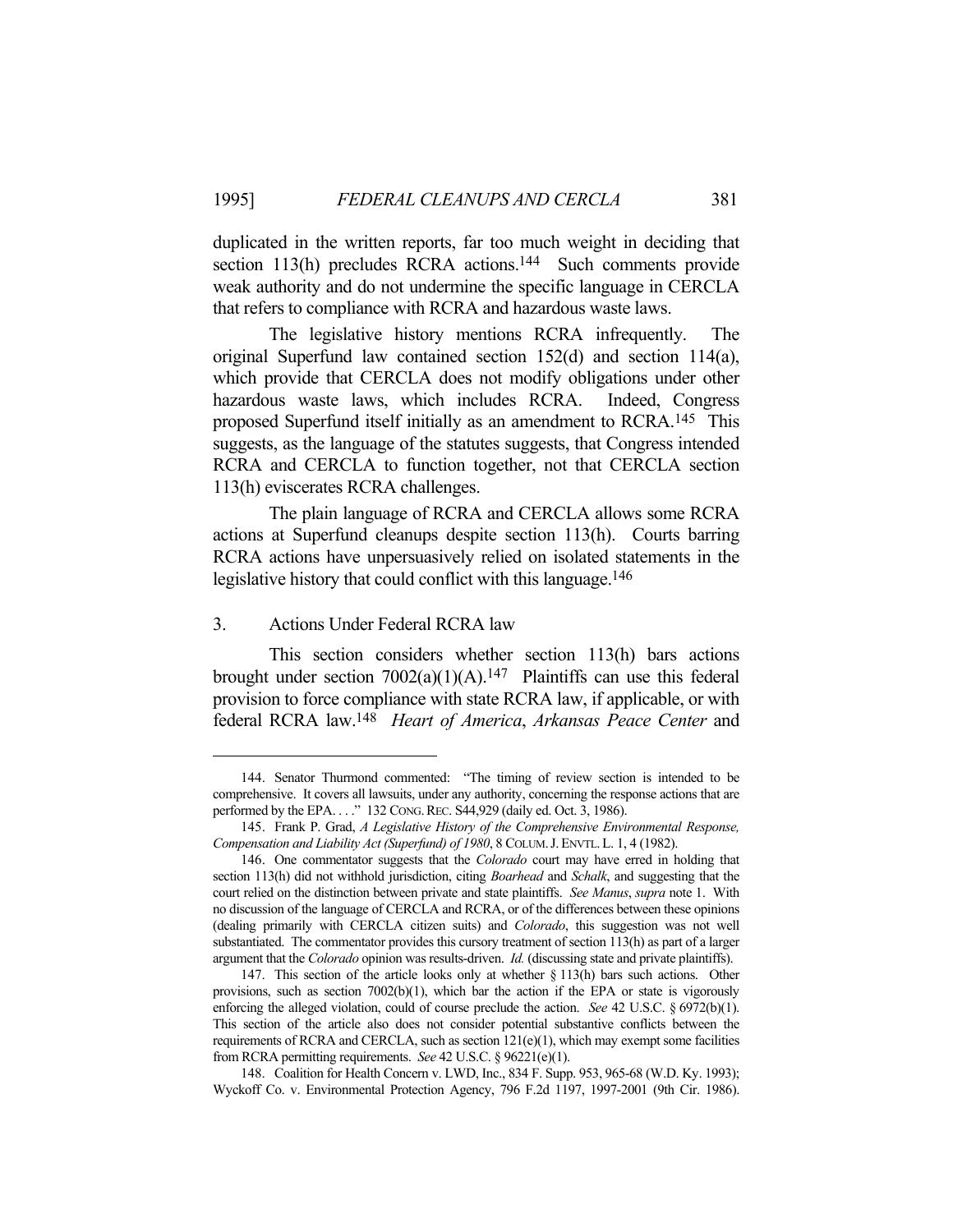*Reynolds* barred section 7002(a)(1)(A) suits at CERCLA facilities.<sup>149</sup> *Colorado*, on the other hand, based its conclusion that state enforcement suits were not barred in part on its finding that section  $7002(a)(1)(A)$ permits RCRA citizen suits at CERCLA cleanup sites.

The plain language of section  $7002(a)(1)(A)$ , read in conjunction with other RCRA provisions, supports the Tenth Circuit's position. In the RCRA citizen suit provision, Congress specifically considered which actions to authorize at CERCLA sites, and which ones not to authorize. Read with the provisions of CERCLA that indicate Congress envisioned special deference to RCRA law, the two statutes are brought into harmony by allowing section  $7002(a)(1)(A)$  actions and disallowing section 7002(b)(1)(B) actions at sites undergoing CERCLA cleanup.

 This reading comports with the language of section 113(h) which bars "challenges" to remedial or removal action. Although courts have read "challenge" as any action that could interfere with a CERCLA cleanup, nothing suggests that this language includes RCRA actions. Courts point to the legislative history to support a broad reading of "challenge," noting that the overall goal of the provision is to prevent delays. But nothing in the history suggests that Congress intended "challenge" to be read so broadly as to trump specific provisions providing that CERCLA allows RCRA actions. Thus, if "challenge" is not read to include actions to ensure RCRA compliance, section 113(h) is consistent with the plain language of both RCRA and CERCLA.

The argument for allowing section  $7002(a)(1)(A)$  actions at federal facilities is even stronger. When Congress enacted the federal facilities section in 1986, it made clear that the original language in CERCLA, which ensures compliance with RCRA actions applied to federal facilities as well.150 Indeed, Congress sought with the federal facilities provision to *increase* the involvement of the public and states, which would be inconsistent with using section 113(h) to bar RCRA enforcement actions.

Many states with EPA authorized state RCRA laws do not provide citizen enforcement schemes. Private plaintiffs in these states must use federal enforcement provisions to ensure compliance with state RCRA law. Adam Babich, *Is RCRA Enforceable by Citizen Suit in States With Authorized Hazardous Waste Programs?*, [1993] 23 ENVTL. L. REP. (Envtl. L. Inst.) 10536 (Sept. 1993). The article, like the cases above and the EPA itself, concludes that RCRA is so enforceable.

 <sup>149.</sup> These cases also had other causes of action under CERCLA and RCRA.

 <sup>150.</sup> *See supra* note 54 for the text of section 120(i).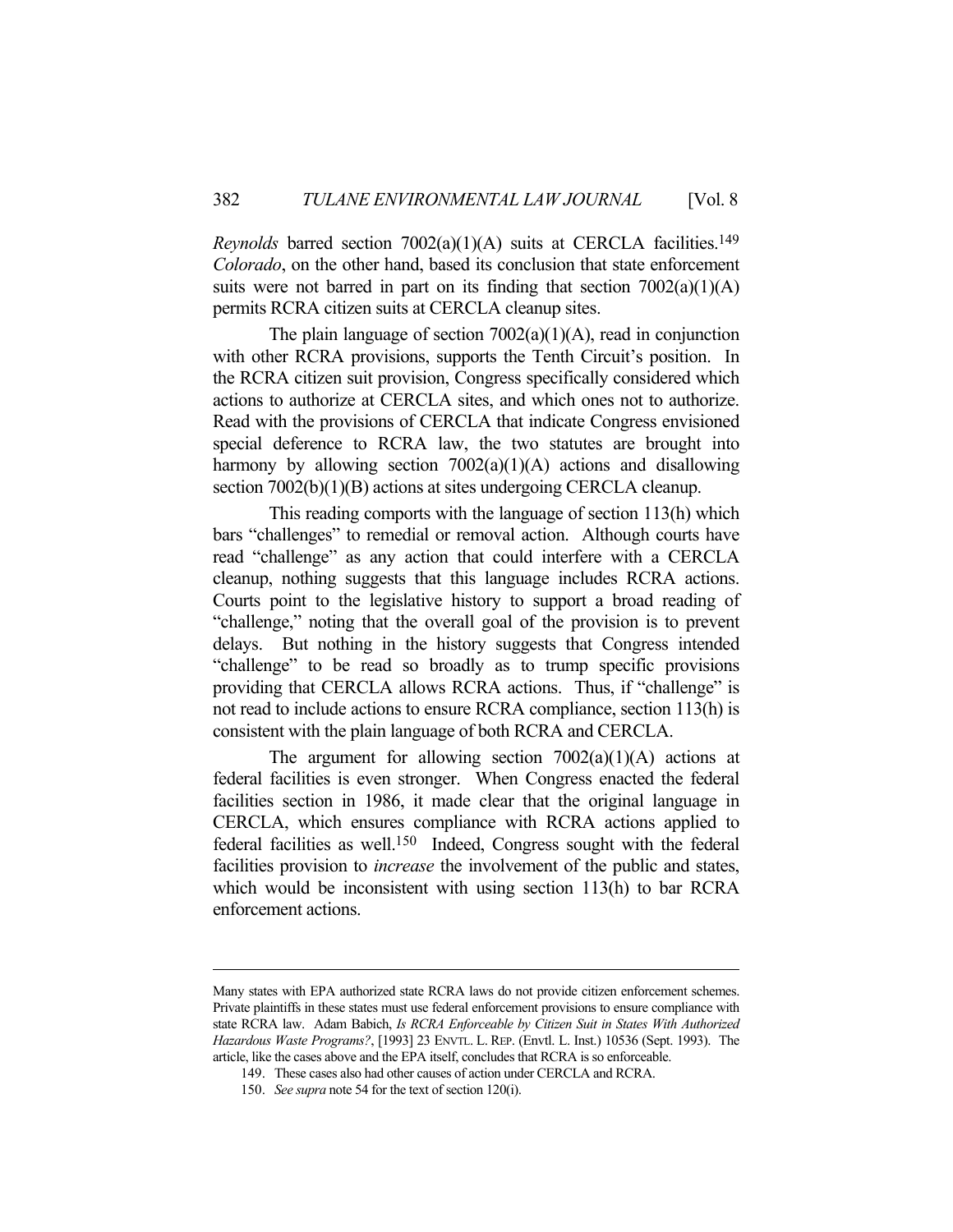Both the Eighth Circuit and the District Courts erred in barring actions under section  $7002(a)(1)(A)$ . Barring such actions thwarts Congress' intent that CERCLA should not modify other statutory obligations around hazardous waste and that RCRA should apply to federal facilities. It also runs afoul of Congress' carefully constructed scheme for RCRA suits at CERCLA sites. Finally, section 113(h) itself does not imply that "challenges" include RCRA suits that do not challenge the selection of a remedy, but merely require that such a remedy comply with RCRA.

# 4. Plaintiffs: States and Citizens Groups

*Heart of America* and *Arkansas Peace Center* sought to distinguish *Colorado* on the basis that their cases did not involve a state plaintiff.151 The statutory provisions that *Colorado* relied upon, however, provide little basis for distinguishing between state and citizen group plaintiffs.

 The Eighth Circuit, in the *Arkansas Peace Center* opinion, made two arguments to support the distinction.152 First it noted that the Tenth Circuit relied on CERCLA section  $114(a)$ ,<sup>153</sup> which says that nothing in CERCLA prevents a state from imposing additional requirements with respect to releases of hazardous substances.154 The Arkansas opinion is correct in that section 114(a), on its face, does not support citizens' suits brought under federal RCRA law to enforce federal RCRA obligations. But it is unclear what section 114(a) means about citizens bringing federal RCRA actions to enforce *state* law. On one hand, the language could mean that states may pass laws with such additional requirements, and those laws will apply to CERCLA cleanups notwithstanding anything else in the chapter. On the other hand, "impose" could refer only to an enforcement action brought by the state. The *Arkansas Peace Center* court apparently assumed the second interpretation was correct. Under the first interpretation, the state could impose such requirements, which could be *enforced* by any mechanism the law makes available. This, it would seem, is the better reading. As normally understood, a

 <sup>151.</sup> Arkansas Peace Center v. Arkansas Dep't of Pollution Control, 999 F.2d 1212, 1217-18 (8th Cir. 1993); Heart of America Northwest v. Westinghouse Hunford Co., 820 F. Supp. 1265, 1284 (E.D. Wash. 1993).

 <sup>152.</sup> *Arkansas Peace Center*, 999 F.2d at 1217-18.

 <sup>153.</sup> *Id. See supra* note 119 and accompanying text.

 <sup>154.</sup> *Arkansas Peace Center*, 999 F.2d at 1217.